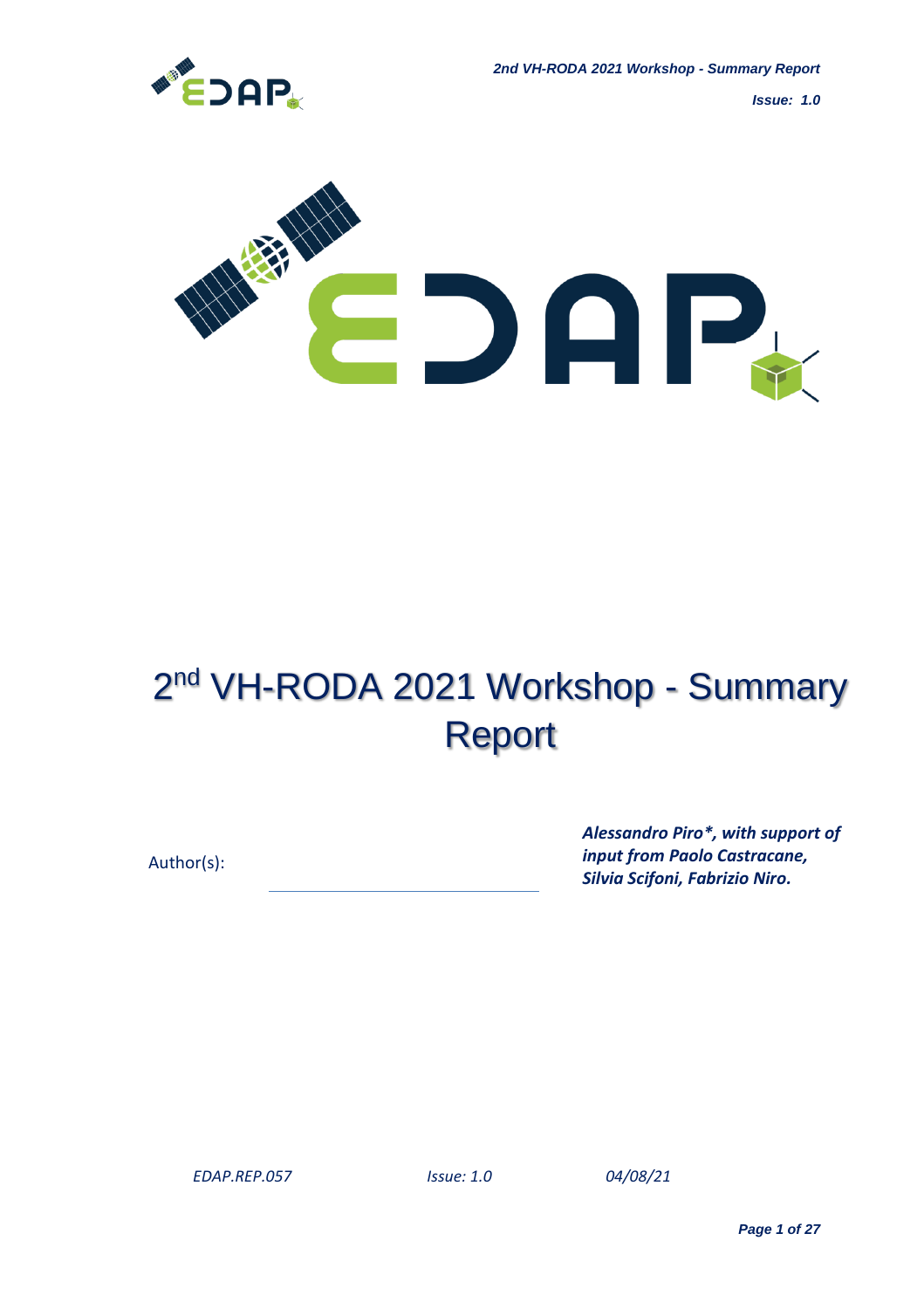

 $Issue: 1.0$ 

# **AMENDMENT RECORD SHEET**

The Amendment Record Sheet below records the history and issue status of this document.

| <b>ISSUE</b> | <b>DATE</b> | <b>REASON</b>                 |  |
|--------------|-------------|-------------------------------|--|
| 1.0          | 04/08/2021  | First version of the document |  |
|              |             |                               |  |
|              |             |                               |  |

# **TABLE OF CONTENTS**

| 1.1                                                                                             |  |
|-------------------------------------------------------------------------------------------------|--|
| $2-$                                                                                            |  |
|                                                                                                 |  |
|                                                                                                 |  |
|                                                                                                 |  |
| 2.1.3                                                                                           |  |
| 2.2                                                                                             |  |
| Summary of Fiducial Reference Measurements & Reference Cal/ Val Sites Session 8<br>2.2.1        |  |
|                                                                                                 |  |
|                                                                                                 |  |
| 2.3.1 Summary of Quality Harmonisation: Quality Maturity Matrix & Quality Control Best Practice |  |
| Session <sub>11</sub>                                                                           |  |
|                                                                                                 |  |
|                                                                                                 |  |
|                                                                                                 |  |
|                                                                                                 |  |
| 2.4.3                                                                                           |  |
| 3.                                                                                              |  |
| 3.1                                                                                             |  |
| 3.2                                                                                             |  |
| 3.3                                                                                             |  |
| 3.4                                                                                             |  |
|                                                                                                 |  |
| 3.5                                                                                             |  |
|                                                                                                 |  |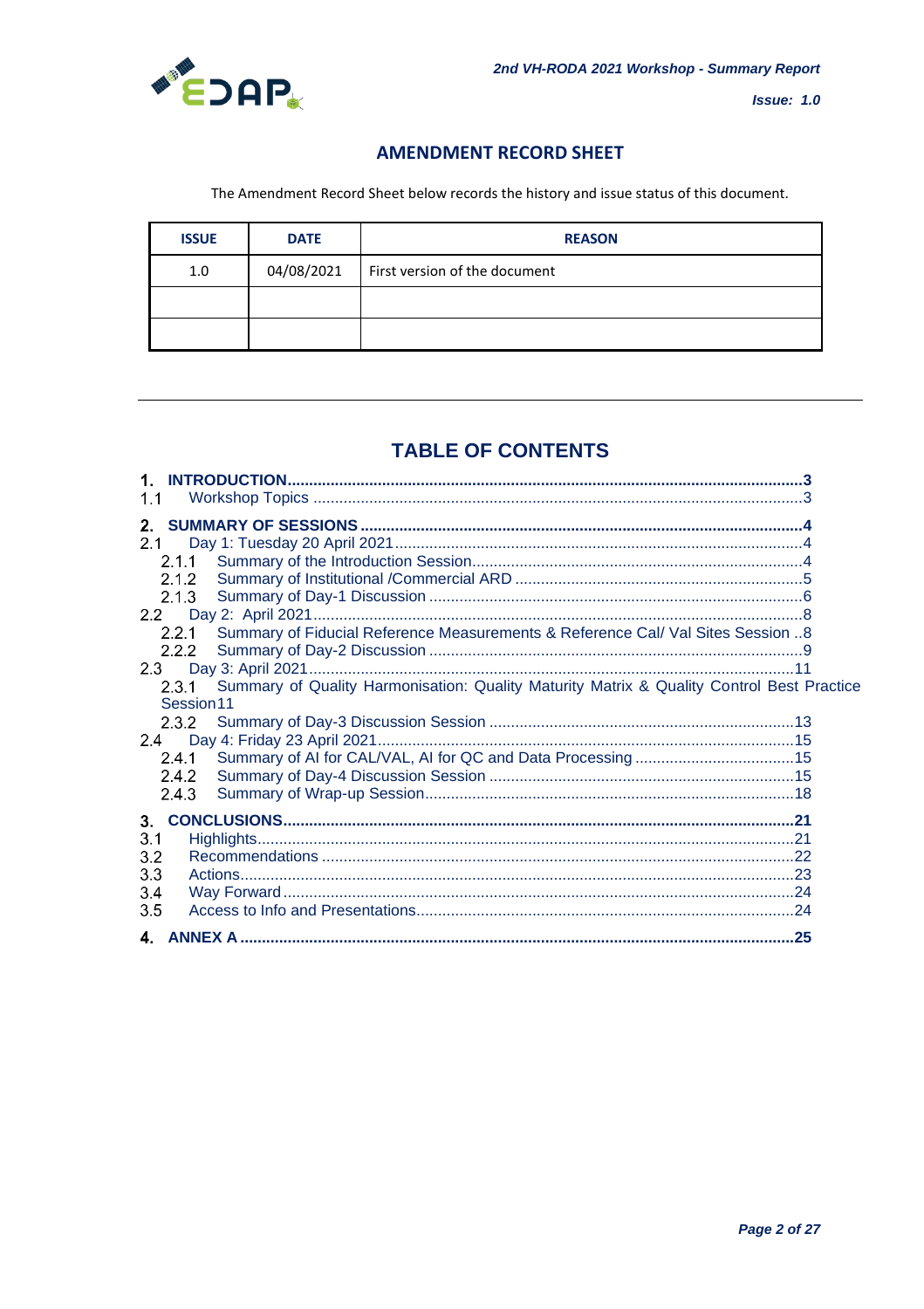

#### $\mathbf{1}$ **INTRODUCTION**

The Very High-resolution Radar & Optical Data Assessment (VH-RODA) 2021 workshop took place online from 20–23 April 2021.

The 2<sup>nd</sup> Edition of the Workshop has provided an open forum (new space, commercial and institutional) for the presentation and discussion of status and future developments related to the calibration and validation of space borne very highresolution SAR and optical sensors and data products, focusing the attention on the commercial entities in Cal/Val activities, synergies between optical and SAR communities, presentation of standards and best practices for data quality.

The workshop was very successful with around 400 registrations and a daily audience of 160 participants. The detailed agenda and presentations can be found on the workshop website: [https://earth.esa.int/eogateway/events/vh-roda-workshop-2021/agenda.](https://earth.esa.int/eogateway/events/vh-roda-workshop-2021/agenda)

#### $1.1$ **Workshop Topics**

Due to COVID-19, the workshop has been structured and focused on specific topics related to the continuative comparison and dialogue between the SAR and Optical communities, Institutional and Commercial communities, on the methodologies related the data quality and products validation, instrument calibration and characterization strategies, applications of Artificial Intelligence for Calibration/Validation and data processing, ground-based infrastructures, and calibration networks.

The following list highlights the developed topics:

- Calibration Techniques (requirements, definitions, database, methodologies)
- Calibration Sites and Techniques (cross-Cal/Val, intercalibration, field campaigns, Fiducial Reference Measurements - FRM)
- Analysis Ready Data (ARD), Digital Elevation Model (DEM)
- Calibration of Future Missions (Innovative instrument concepts)
- Quality Control, Best Practice, Product Validation
- Processing and Algorithms (including Artificial Intelligence for Cal/Val).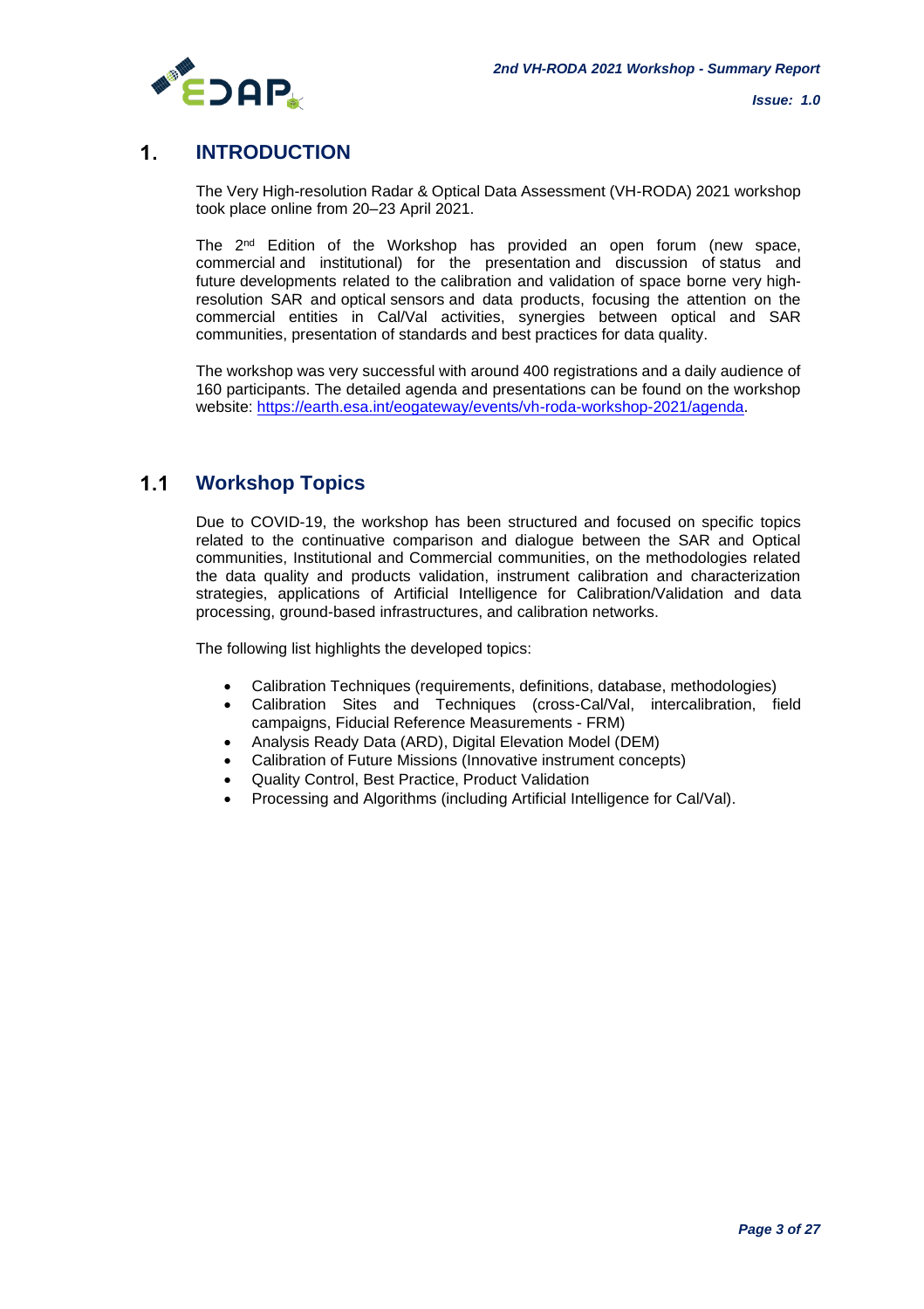

#### $2<sub>1</sub>$ **SUMMARY OF SESSIONS**

The workshop has been organized in topics divided in four half-days:

| Day 1: Tuesday                                                                                                                       | Day 2: Wednesday                                                                             | Day 3: Thursday                                                                                                                       | Day 4: Friday        |
|--------------------------------------------------------------------------------------------------------------------------------------|----------------------------------------------------------------------------------------------|---------------------------------------------------------------------------------------------------------------------------------------|----------------------|
| <b>20 April 2021</b>                                                                                                                 | <b>21 April 2021</b>                                                                         | <b>22 April 2021</b>                                                                                                                  | <b>23 April 2021</b> |
| <b><sup>◎</sup>13:00-14:00 [CEST]</b><br><b>Introduction</b><br><b>◯ 14:00-18:00 [CEST]</b><br><b>Institutional / Commercial ARD</b> | 2 14:00-18:30 [CEST]<br><b>Fiducial Reference Measurements</b><br>& Reference Call Val Sites | 2 14:00-18:30 [CEST]<br><b>Quality Harmonisation: Quality</b><br><b>Maturity Matrix &amp; Quality Control</b><br><b>Best Practice</b> |                      |

In the following section, all presentations have been summarized, with the recommendations coming from the discussions and translated in highlights and actions.

#### $2.1$ **Day 1: Tuesday 20 April 2021**

# **2.1.1 Summary of the Introduction Session**

The workshop has been opened with a welcome and introductive session, presenting the role of ESA and the main EO programmes (identified by three main lines: **Copernicus**, **Meteorology** and **Science**).

The 2<sup>nd</sup> VH-RODA have been successively introduced, showing to the participants the principal objectives of the workshop were firstly, to facilitate dialogue between public and commercial entities on data quality and Cal/Val and, secondly, to identify synergies and gaps across complementary roles and to enable a long-term interoperability. Considering how fast the EO ecosystem is changing and evolving, the imperatives are to understand the quality and uncertainty of the all-new data, and how to perform interoperability.

The agenda with the topics and the structure of the workshop have been presented:

[\(https://earth.esa.int/eogateway/events/vh-roda-workshop-2021/agenda\)](https://earth.esa.int/eogateway/events/vh-roda-workshop-2021/agenda):

- 1<sup>st</sup> day on Analysis Ready Data as step towards interoperability;
- 2<sup>nd</sup> day on reference sites and Fiducial Reference Measurements;
- $\bullet$  3<sup>rd</sup> day on data quality and maturity matrix for harmonisation step towards certification;
- 4<sup>th</sup> day new algorithm and Artificial Intelligence for Quality Control.

The role of ESA in the Very High Resolution EO panorama has been presented with the three programmes for the stimulation and support of EO industry activities (1**. ESA InCubed** to support new companies to develop potential future; 2. **ESA Earthnet** and **EDAP** for Third Party Mission data supply and for quality assessment and Cal/Val support; 3. **EU Copernicus**: TPM data for complementing the sentinels in operational Copernicus services).

In this scenario characterized by the increasing of EO data coming from different sources, data quality is essential, and one of the adopted instruments for this assessment and for mission evaluation is the **maturity matrix**.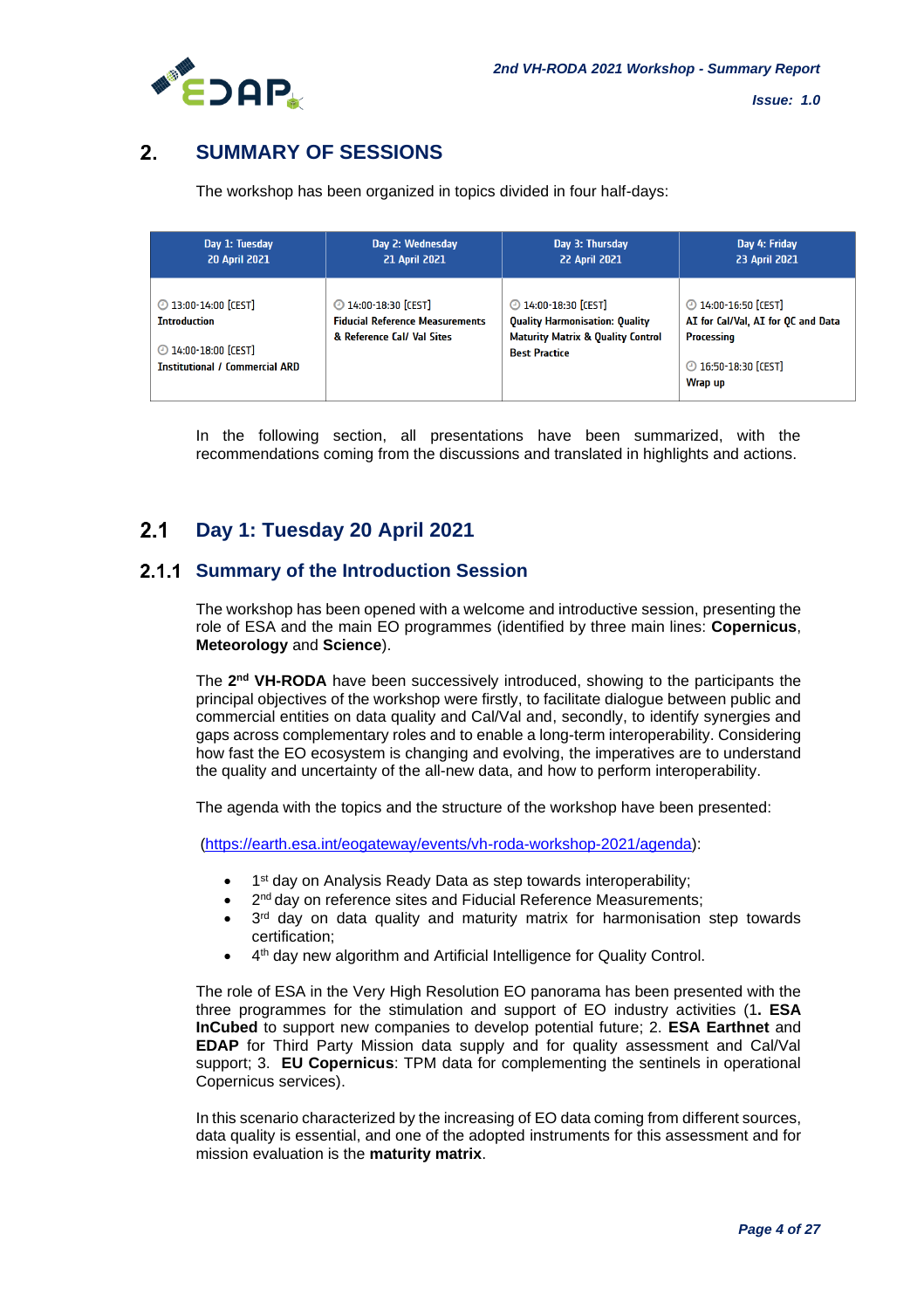

ESA and NASA (through the **ESA Earthnet** and **NASA Commercial Smallsat Data Acquisition, CSDA programmes**) are actually cooperating for the definition of this common framework for mission quality assessments evolving towards the Cal/Val Maturity Matrix.

**The NASA Commercial Smallsat Data Acquisition CSDA** (born as pilot activity in November 2017) is focused on the evaluation of data from commercial small-satellites for research and applied science with the goals to complement NASA observations and extent research and applications.

A fundamental role is played by international groups, forum and workshops: **Joint Agency Commercial Imagery Evaluation (JACIE)** is a collaboration between five Federal agencies (**NASA, NGA, NOAA, USDA, USGS**) that are major users and producers of satellite land remote sensing data, with the future objectives to define new references on multi-source/platform products, ARD and interoperability, Machine learning and Artificial intelligence applied to EO data, reference measurements.

# **2.1.2 Summary of Institutional /Commercial ARD**

The first session has been focused on the definition of the Analysis Ready Data and the different point of view have been proposed by agencies and commercial companies.

The first presentation (from **Geoscience Australia**) has been focused on the status of the Analysis-Ready Data for Land (CARD4L). In a coordinated effort by the CEOS Land Surface Imaging Virtual Constellation (LSI-VC) and the CEOS WG on Cal-Val (WGCV) SAR Subgroup, four Product Family Specifications (PFS) have been endorsed, and other five are in development. The PFS are annually reviewed through a cooperative process to assess: the strategy of updates has been presented (ARD website updates, communications, pilots; ref. to [http://ceos.org/ard\)](http://ceos.org/ard).

Continuing the same argument, the presentation of **JPL** has provided the requirements necessary for the definition of ARD applied to Sea Surface temperatures and ocean disciplines, for coastal applications, atmospheric disciplines and Aquatic Reflectance. Important has been the institution of a team of experts to review the CEOS ARD Framework (Definition, Specifications and processes around CEOS ARD) for completeness and suitability (including looking at changes that make it amenable to nonland domains). Team formed from VC and other Working Group stakeholders in December 2020.

In this context, two presentations on Radar ARD and three on Optical ARD have been illustrated:

- 1) **ICEYE**: here the concept of ARD (considered too stringent and limited by the risk to lose information and/or to be too easier with errors/bias propagated) is evolved in ARS (Analysis Data Service, where data are derived by defined requirements, with additional processing and specific features).
- 2) **e-GEOS**: the first and second generation of the Cosmo-SkyMed constellations have been presented, with the improvements in performances and in data for the second generation.
- 3) **Indigo Agriculture**: ARD has been presented in relation to sensor fusion; considering the number of different and distributed instruments, the heterogeneity of the virtual constellations is the new reality. In this direction fundamental is to provide standardized inputs for sensor fusion: this expands the concept of interoperability to all processing levels.
- 4) **Planet**: the strategies of the company on data fusion have been presented: advanced radiometric harmonization exploiting calibrated third-party sensors, rigorous cloud detection; fusion of Sentinel-2 and Landsat-8 data, and pixel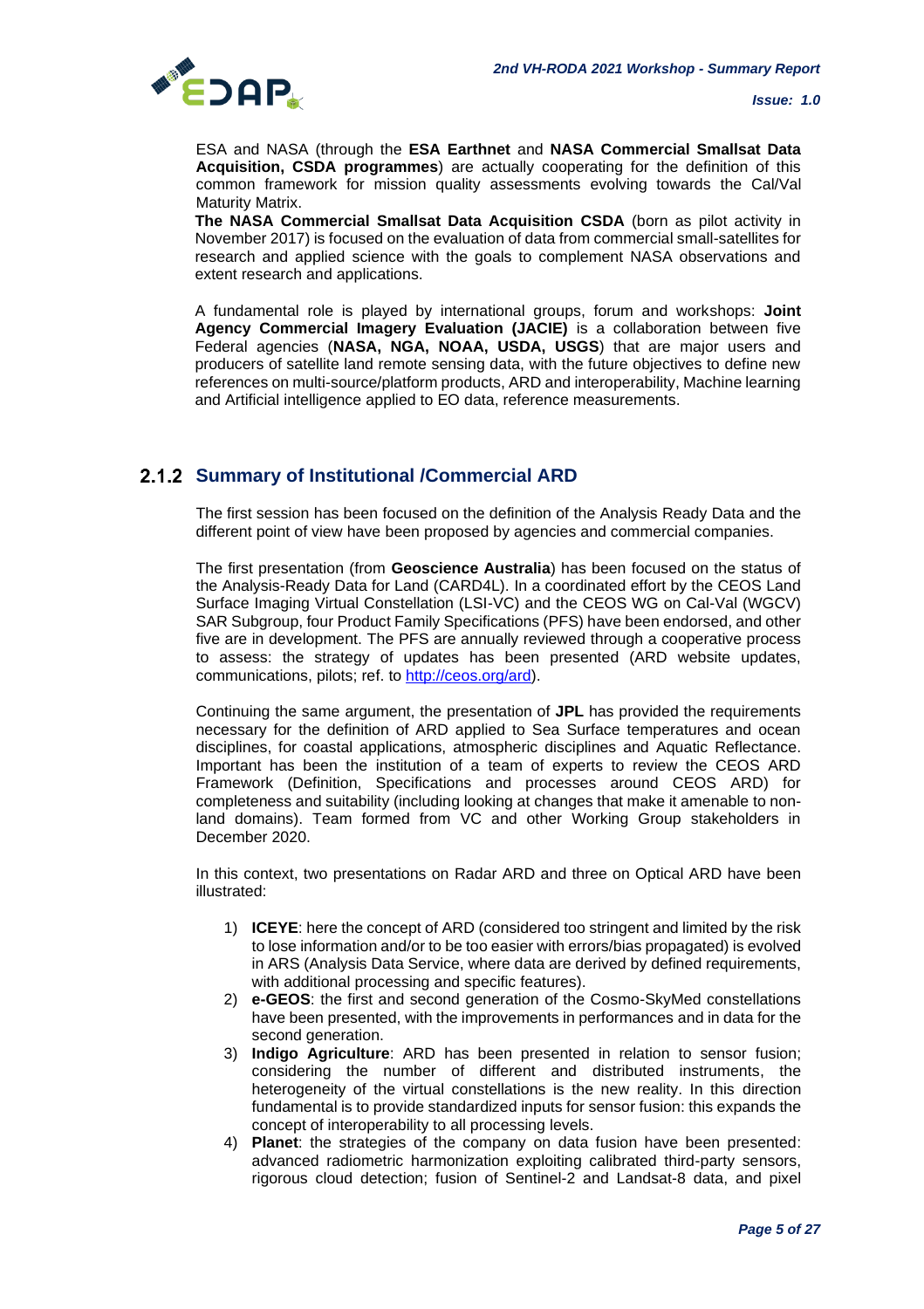

traceability information and BDRF variability have been exposed. Important to validate the data, evaluation against ground-based spectrometer data.

5) **MAXAR**: ARD as a stack of images/tiles for faster processing and lower storage cost, but especially, different levels of ARD towards to an application-centric and user-centric approach.

The last presentation (**ESA/USGS/University of Zurich**) has been focused on the status examples of Sentinel-2, Landsat and Sentinel-1 ARD CARD4L compliance.

# **2.1.3 Summary of Day-1 Discussion**

### **1A6) Discussion**

Seed questions presented to trigger the discussion on **Institutional / Commercial ARD**:

- *There is confusion on the actual meaning of ARD:*
	- o *What is ARD for Commercial Space?*
	- o *What is ARD for the Institutional Space?*
- *What is the status of the participation of commercial Space in the definition process of the CEOS ARD Specifications?*
- *What is the status of activities related to the definition dedicated specifications for Very-High Resolution missions? (e.g., via creation of a dedicated sub-group?)*
- *Is there a need of ARD beyond land?*
- *What can be improved in the dialogue between Commercial Space and Institutional Space? And among Commercial Space?*
- *In which areas the Commercial Space still see room for improvement and how the Institutional Space can help filling the gaps and enabling future improvements?*
- *What the Commercial Space would embrace from the Institutional Space and, on the contrary, in which areas they feel confident to provide lessons learned and/or recommendations to the Institutional counterpart.*

The contents of presentations have shown **different perspectives on what ARD is**.

- **On institutional side** there is a most homogeneous vision, there is more consensus, translated in CARD4L;
- **On commercial side** there are more discrepancies on definitions and visions; private sector, moreover, pushes towards an application/services approach.

There is still confusion on the definition of ARD: there is the need to get common understanding on what the meaning is for ARD, still a need of better communicating the effort being made in the frame of CEOS; there is limited uptake from the commercial service; it is important to understand whether it is a question of lack of consensus and how get critical mass to work towards a common approach.

Is there a generic definition of ARD from CEOS?

A CEOS ARD definition has been provided, but it remains generic and a very broad definition, in order to cover a large range of processing levels and possibilities. It could remain a generic term that can be interpreted by the different providers.

ARD can be different from CARD4L and can be defined very generically; but in case the direction would be to go for CARD4L, instead, there would need of family specifications. It was seen that there is different feeling of what is ARD; although institutional want to push everybody toward CARD4L.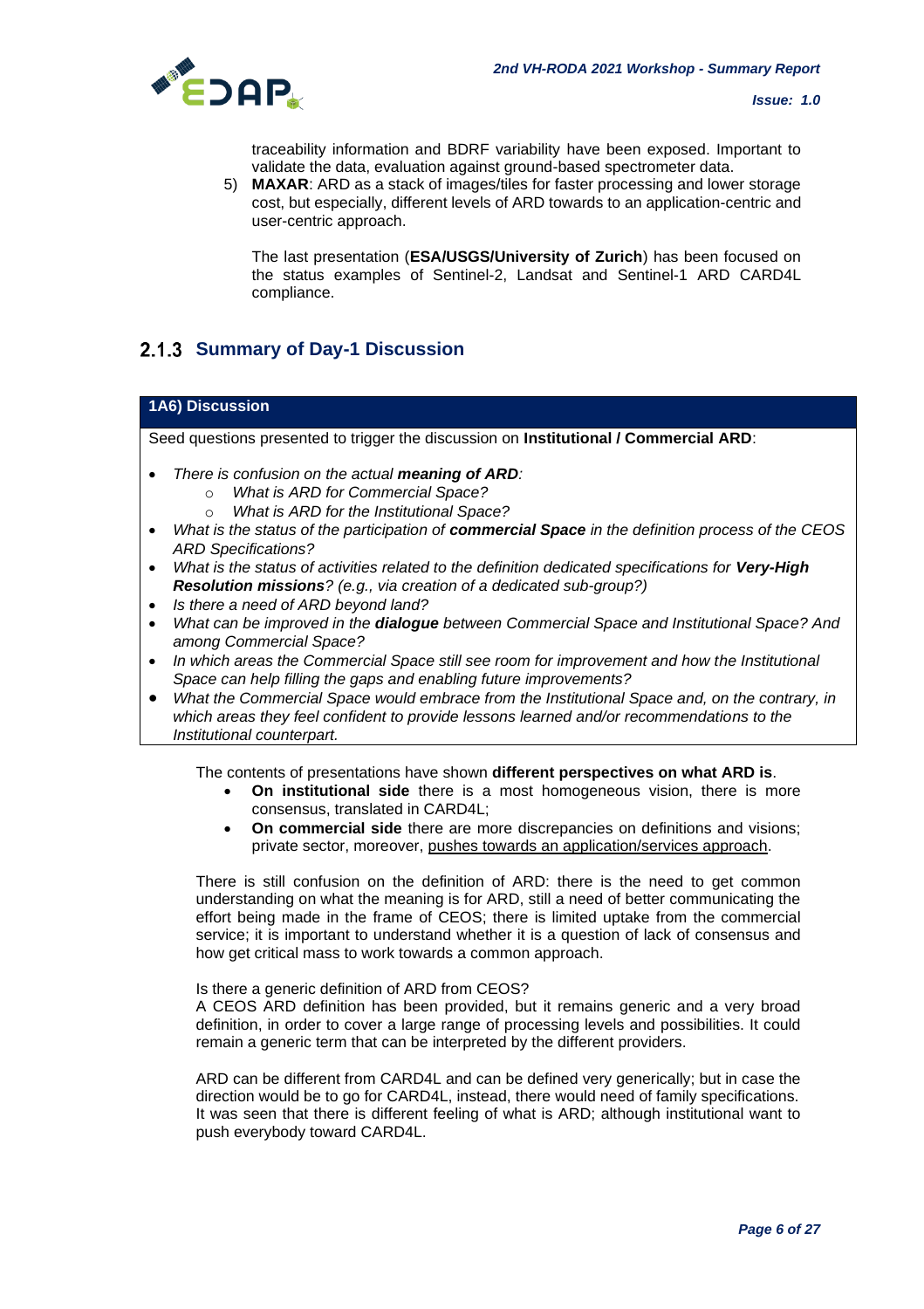

Regarding ARD generic concept, it would be disconnected from any specific knowledge about the sensors (orthorectified, atmospheric, angles): this implies to have a generic level of requirements, to go across all type of sensors, technologies and measurements. ARD is really the first step of interoperability: the definition wants to be broad and applicable to e.g. SAR, IR, etc i.e. in general beyond Optical.

Commercial Space Companies work independently on the generation of data, there is no coordination and it is difficult to coordinate with other missions: it has been stated that collaboration among competitors is also possible because companies often collaborate for the same objective.

These kinds of workshops are the occasion to discuss and interact on these topics.

### **The role of ESA and other institutions could be to facilitate this coordination and to foster the link between CEOS and commercial sector.** There is a need for a tuning of ARD specification depending on the application.

In the context of requiring a minimum of standardization, it has been highlighted the need to include quantitative information at pixel level (e.g. metadata), this is also required for a prominent Machine Learning approach.

The way the georeferenced information is packaged should be standardized, CF metadata, EPSG projection codes, WKT, other known vocabularies etc. Going to VHR, moreover, many other aspects become important e.g. there will not be a very high-resolution DEM at global scale.

Moving to the next steps for ARD other challenges are **interoperability, data fusion** and **integration**. OGC provided a good viewpoint also.

The ARD definitions must be common across institutional and commercial environments.

• A way to have more consensus is to look and review the CARD4L list of specifications and work to consolidate and refine the CEOS definition.

Trying to capture each application needs is difficult (since ARD for user may be different):

- CARD4L is for land and includes many applications  $\rightarrow$  it can be refined for different applications;
- maybe there are few key applications, which can be addressed first.

ARD for Space providers:

• need to have at least co-registered data, data inter-calibrated;

need to remove everything related to sensor and acquisition conditions (similar issue with cloud mask).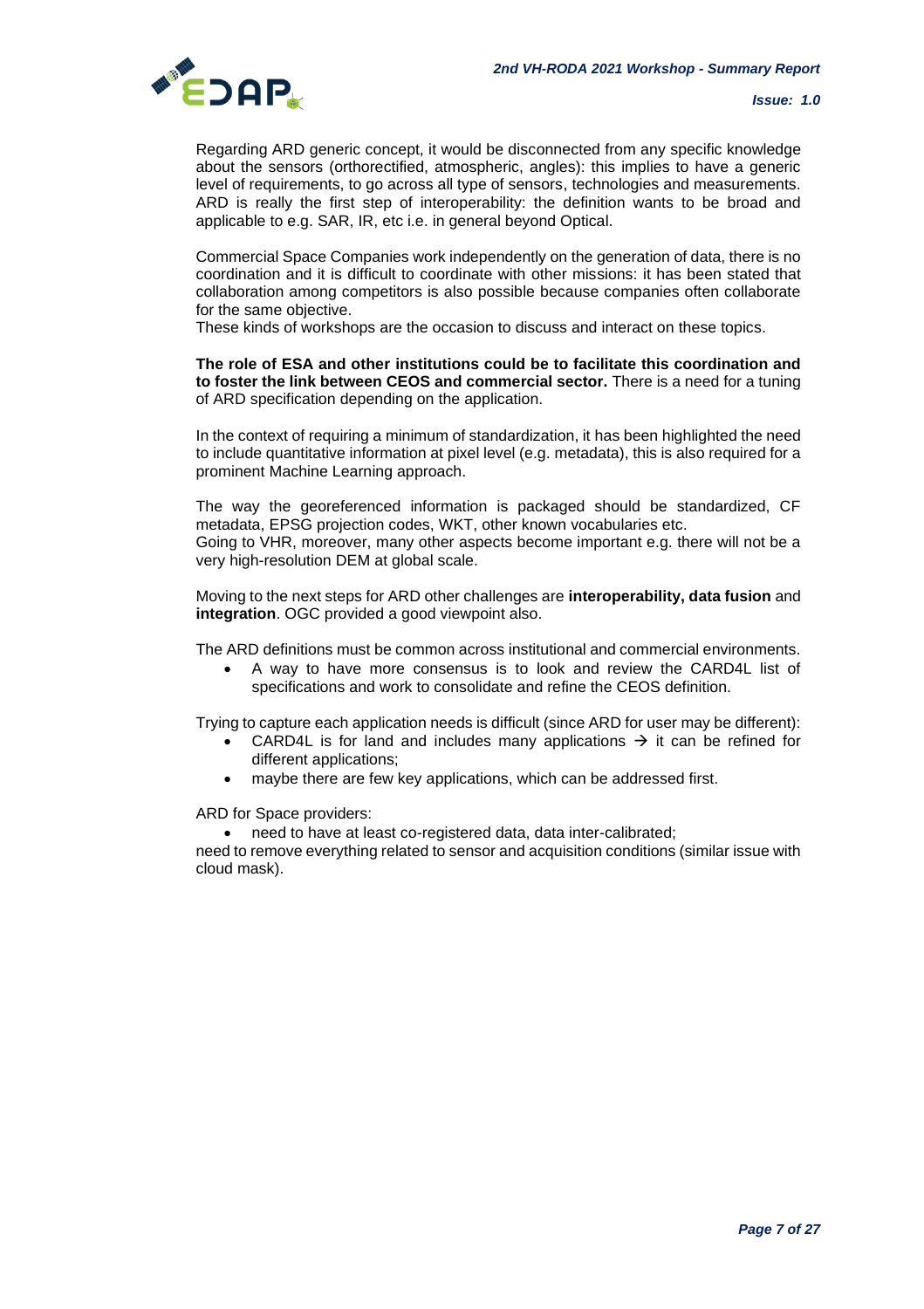

#### $2.2$ **Day 2: April 2021**

# **Summary of Fiducial Reference Measurements & Reference Cal/ Val Sites Session**

The second day has been focused on Fiducial Reference Measurements and Cal/Val Sites.

The first presentation (**ESA/Geoscience Australia**) has been focused on the necessity to have suite of independent ground measurements that provide independent validation results and satellite measurement uncertainty estimation, over the entire end-to-end duration of a satellite mission. Two examples have been provided:

- 1) FRM4VEG (project aiming at applying the FRM concept to in-situ measurements of the several land products ESA distributes) and
- 2) FRM4SAR (Australian Corner Reflectors Supporting refence measurements and the Australian site also supports independent studies on deformation due to sub-surface resource extraction in the region using InSAR techniques.)

In this context, the ground networks have been introduced (**ESA**):

• **Radiometric Calibration Network (RadCalNet)** is a part of a network including multiple sites designed to provide automated surface and atmosphere in situ data with the purpose of optical imager radiometric calibration in the visible to shortwave infrared spectral range.

There is the necessity to provide validation to metre-scale optical missions, providing also water reflectances, and to integrate and complement the existing network (RadCalNet, AeroNet).

• **HYPERNETS** is H2020 project and will benefit all current and future optical missions, defined by strong requirements for VISNIR and SWIR ranges, for in situ measurements to validate surface reflectance (**RBINS**).

Also, SAR instruments (**JPL**) need external calibration targets in order to calibrate imagery and for long term monitoring of image calibration stability. There are three types of external calibration targets used by SAR: 1) Natural targets, 2) Artificial passive targets, 3) Artificial active targets.

**"SARCalNet"** is in the early stages of formulation by the **CEOS WGCV SAR subgroup: i**t would be an established network of calibration sites that would facilitate collaboration between sensors by using the same calibration references.

Finally, the new concept that is in the definition phase: **Cal/Val Park (joint ESA-ASI effort):**

- Dedicated to VHR and HR optical missions, both multi-spectral and hyperspectral missions;
- For both TOA radiance and reflectance and BOA reflectance;
- Open to be used by both the "institutional space" and the "commercial/new space";
- Common "playground" to test and run new Cal/Val methodologies, instruments, and initiatives;
- Open to include temporary and long-term instrumentation and initiatives;
- Scalable (as far as possible) to accommodate new needs and new types of EO missions that may come in the next years.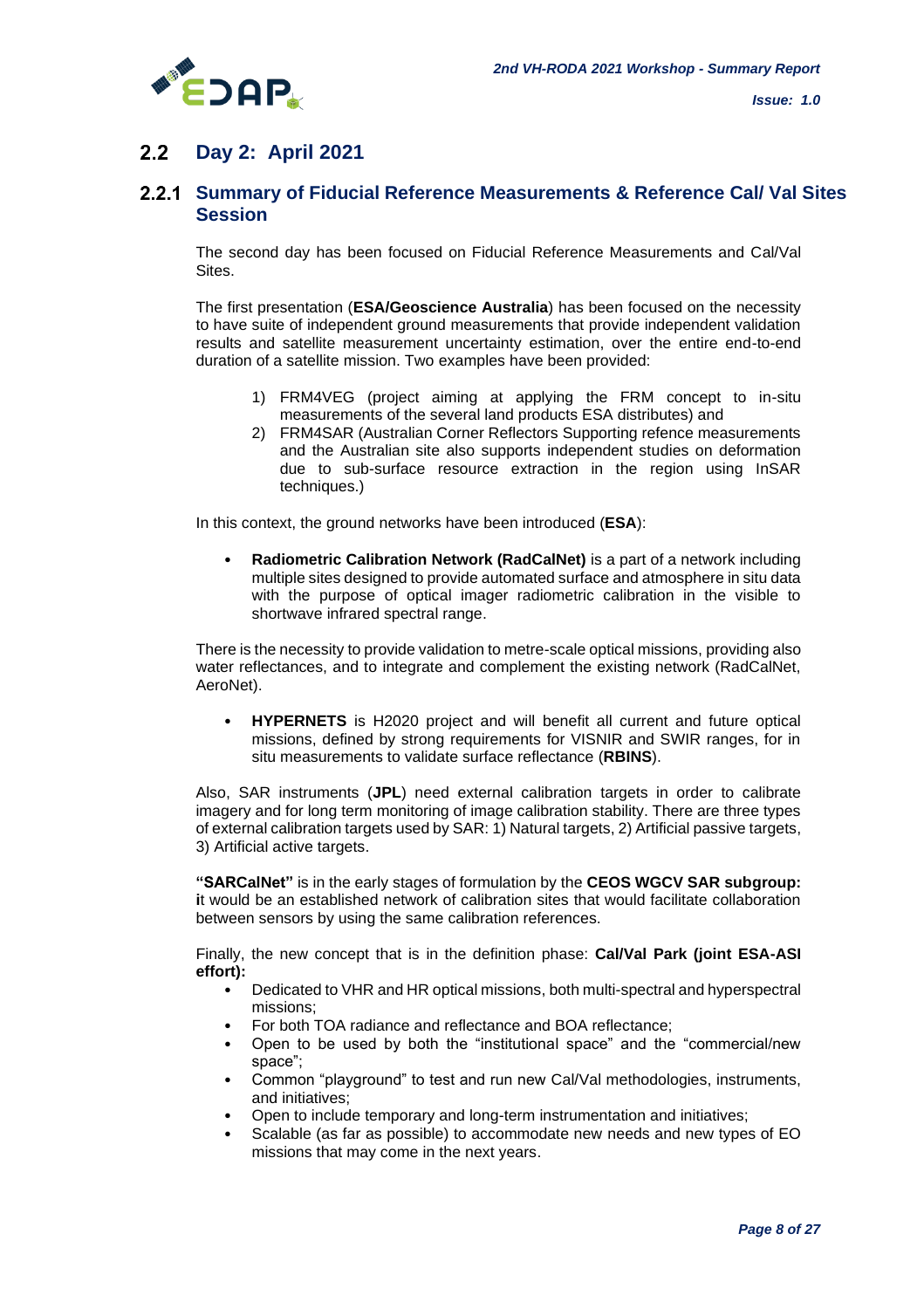

From the commercial point of view:

- 1) **PLANET**: the Dove Classic, Dove-R, SuperDove and SkySat missions have been presented with their calibration methodologies: the current method is based on gathering a dataset of near simultaneous crossovers with a reference satellite (Sentinel-2A and Sentinel-2B as the reference satellites). A simultaneous crossover is when there was less than two hours difference between a Sentinel-2 image and a SuperDove image for the same point; RadCalNet and Lunar Monitoring.
- 2) **MAXAR**: reflectance-based vicarious calibration approach developed by the University of Arizona: this method uses in-situ measurements of surface reflectance (of spectrally and spatially homogenous targets) and atmospherics in a radiative transfer model to predict at-sensor radiance for validation and calibration efforts.
- 3) **ICEYE**: strategy of the radiometric calibration in SAR is the processing needed to associate univocally the received signal with the Backscattering Coefficient. The realization of dedicated in-situ sites with known corner reflectors and/or transponders that are managed by cooperative institutions would give high benefits for Cal-Val activities. The presence of multi-band point targets could support the inter-calibration between satellites of different constellations.
- 4) **CAPELLA SPACE**: presentation of the two fully operational satellites Capella-2 and Capella-3, Capella-4 in commissioning phase and the validation activities in the EDAP project.
- 5) **AIRBUS**: general overview of Pléiades Neo and all vicarious calibration strategies have been presented.

The Last Presentation **LabSphere** has been focused on the FLARE station, or node, that consists of mirror array (SPARC Mirrors), radiometric tower, solar panels, and electronic and communications equipment, that is part of a network accessible to customers. The SPecular Array Radiometric Calibration **(SPARC)** method allows any earth observing sensor to be calibrated to the solar spectral constant just like a solar radiometer. A FLARE target is a constant radiometric reference that tracks the satellite.

# **2.2.2 Summary of Day-2 Discussion**

### **1B8) Discussion**

Seed questions presented to trigger the discussion on: **Fiducial Reference Measurements & Reference Cal/Val Sites.**

- *Is there an interest by Commercial Space to collaborate with Space Agencies into defining internationally community agreed protocols and procedures for satellite data validation?*
- *What would you expect as a common reference for geolocating your data?*
- *Need for common consistent references?*
- *There are today several different databases of GCPs in construction (GRI, etc.):*
	- o *Is there a reason to use different database? (Complementarity?)*
	- o *Would it make sense to join our efforts to build a joint database of GCPs?*
- *Is there a need for more or improved reference Cal/Val Sites and databases for VHR (<2m) missions?*
	- o *Geometry (VHR GCP database)*
	- o *RadCalNet is a key component for enabling inter-operability at TOA level, what is still missing and which is the main priority for Commercial Space viewpoint: e.g., geographical coverage, low-radiance reference sites?*
- *What kinds of improvements have been made in terms of availability and use of the data from reference Cal/Val sites since the last VH-RODA meeting? And what is still need?*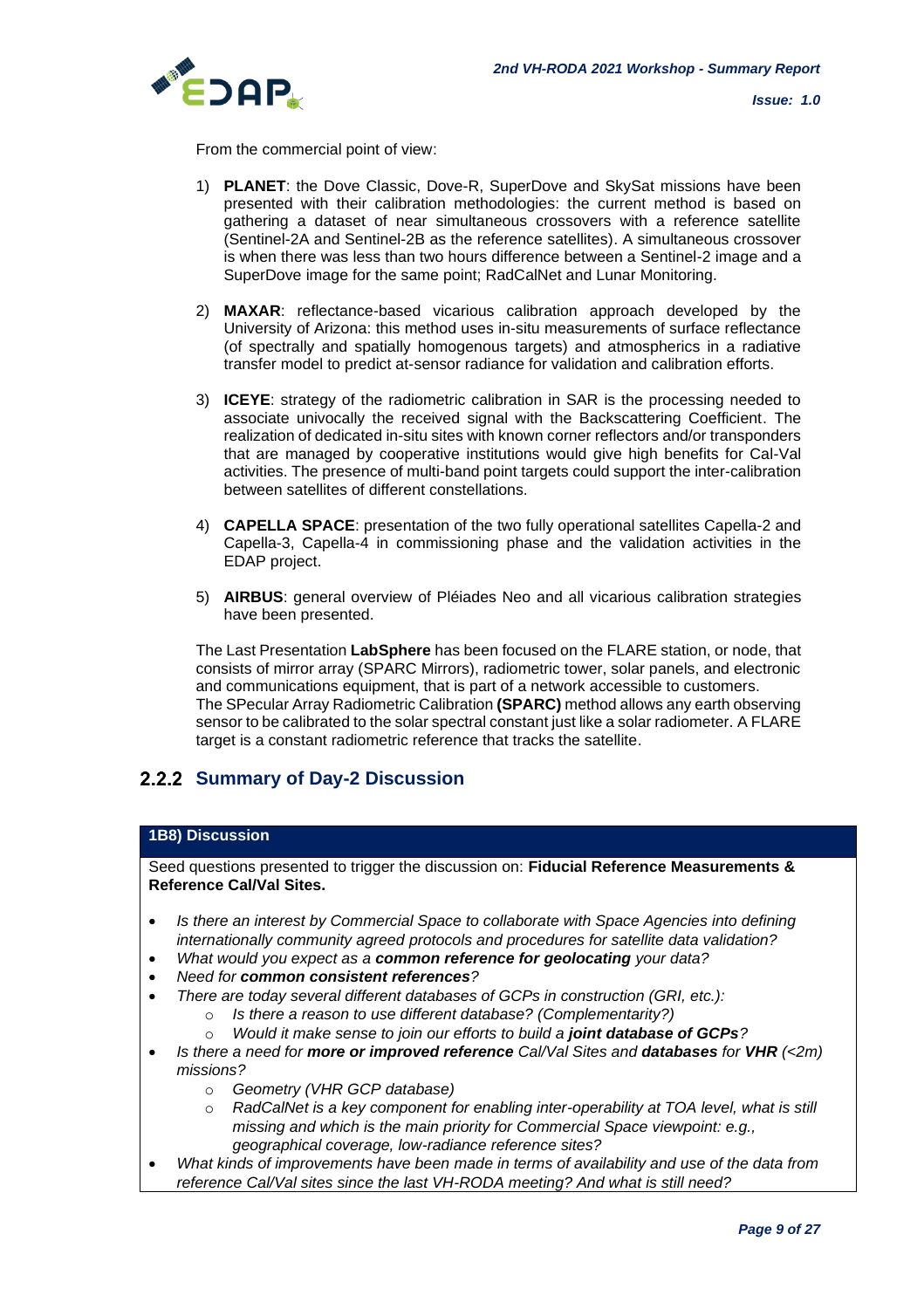

- *Network of Supersites: should it be just an Agency effort, or a joint effort between Institutional Space and Commercial Space? In which proportions? How? [...Common consistent reference!]*
- *Vicarious approaches (e.g., PICS and Moon) are complementing RadCalNet for ensuring accurate radiometric assessment and stability monitoring, though implementation methods often differ, limiting comparability. What is still required in this respect? Are the protocols for vicarious methods unanimously accepted?*

The first point analysed in the discussion has been related to the geometric calibration and validation and the needs to have GCPs DB: there are different DBs for GCPs while a common DB should be, in principle, used.

A **common and open-source high resolution GCP dataset** is a strong key, for instance GRI is now used for Sentinel-2 and Landsat-8 and this reduces the co-registration error across missions.

One important question is related to the **GCPs maintenance** since their characteristics change in time (change in landscape and urban expansion).

Submission of proposal for new site, also using UAV for very accurate DEM and to open this dataset to the community is considered valuable.

There is difference between worldwide database and database for calibration, and it is important distinguish **accuracy** from **uncertainty** for GCP:

o **in order to evaluate geometric distortion within the images a lot of GCPs are needed in a very small image, especially for VHR missions.**

We should develop common VHR database using also the available Lidar data.

Links to CEOS test sites used for calibration and validation activities have been provided: <http://calvalportal.ceos.org/calvalsites> <http://calvalportal.ceos.org/point-distributed-targets-db> [https://calval.cr.usgs.gov/apps/test\\_sites\\_catalog](https://calval.cr.usgs.gov/apps/test_sites_catalog)

### **About Cal/Val Park**

The importance of the dialogue with the commercial companies and optical data providers has been highlighted.

First comment was related the MTF targets in the new Cal/Val Park: interesting but probably not necessary because when VHR i.e. < 1 m, many natural targets in the images can be found in nature.

Super-sites are useful for inter-comparing satellite (when there are satellites with different resolutions).

Not only the MTF targets, of course, other type of targets and/or devices can be installed (e.g. for BRDF estimation and for thermal missions).

#### **There is a great need for reference:**

 $\circ$  Agencies should lead these kinds of activities and provide the means to intercompare different sensors and Cal/Val Park is a good answer.

#### **Cal/Val Park should be imaged as a "playground" to test technologies, test measurements.**

o Necessity to have goniometric measurements.

*Note: actually, thermal missions are more military, not yet emerged as necessity.*

Question to commercial companies on the necessity to have the active systems/calibrators: would be great the support of agencies.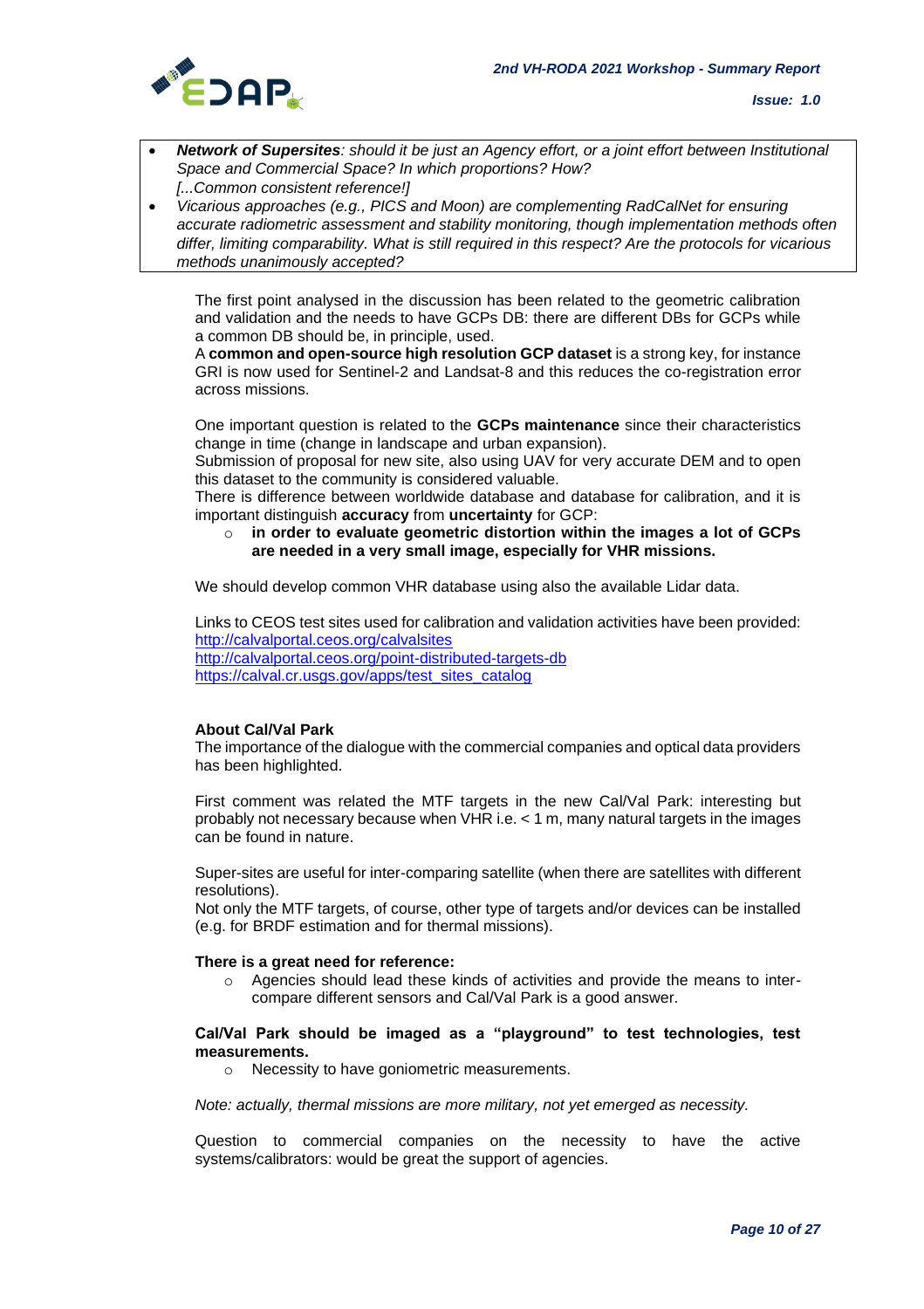

#### $2.3$ **Day 3: April 2021**

## **Summary of Quality Harmonisation: Quality Maturity Matrix & Quality Control Best Practice Session**

The third day has been focused on of Quality Harmonisation strategies and instruments, Quality Maturity Matrix and Best Practices.

The first presentation (**NPL/NASA**) has been focused on the tool for the quality control: commercial satellite sector is growing and in particular in the hyperspectral and hybrid sensor domains. The need for a systematic evaluation of the commercial satellite is rising as consequence, in particular the development increasingly comprehensive definition of mission quality through:

- o Analysis ready data & interoperability;
- o Fiducial reference measurements;
- o Traceability;
- o Uncertainty evaluation e.g. Sentinel-2 Uncertainty Tool.

The ESA EDAP Project and NASA CSDA Program have been presented, with the emphasis posed on the **maturity matrix**, identified as Common QA Framework**.**

The second presentation (**Telespazio-France/ARESYS/NASA**) has been oriented on the synthesis of Maturity Matrix results for Optical Missions and preliminary analysis on SAR Missions have been presented.

In this context, also the Copernicus Coordinated data Quality Control **(CQC)** has been presented (**Serco Italia**) with the scope of monitoring the quality of Earth Observation (EO) products of the current, and future, Copernicus Contributing Missions (CCMs). CQC activities are carried out within the ESA PRISM contract. The methodology adopted is **the Edge Method (EM)**, an on-orbit approach that, provided the availability of suitable edges in an image, computes a series of functions from which can be derived different sharpness metrics. Additional analyses aimed at investigating the mutual relationships between image geometric properties (e.g., Ground Sampling Distance - GSD, Pixel Size - PS), image radiometry (e.g., dynamic range, image SNR), image sharpness (e.g., different EM-based sharpness metrics) and overall image quality have been suggested.

The fourth presentation (**ESA/USGS**) has been focused **Cooperation and coordination in Cal/Val and harmonisation activities:** Coordination on Cal/Val and data quality activities becomes even more crucial when data from different satellites are used by users worldwide in a complementary and synergetic manner.

Data quality has enormous downstream impacts on the accuracy and reliability of the products;

- o Facilitate cross-calibration and interoperability;
- o Support synergetic use of data coming from different sensors/satellites.
- o Sentinel-2 / Landsat (this has greatly improved the co-registration between the two missions).

In parallel, USGS has evaluated the Copernicus DEM and considering its usage for Landsat data processing. Continuing on the DEM analysis, the DEMIX (DEMs Intercomparison eXercise) has been presented: the project has the scope to perform detailed comparison of participating DEMs at regional and global scale.

It will include also comparison of Sentinel-2 DEM (Copernicus DEM) and Landsat DEM (NASA DEM).

Another presented activity has been the project to provide S2-like surface reflectances with increased frequency through a harmonisation and fusion process combining data from different sensors.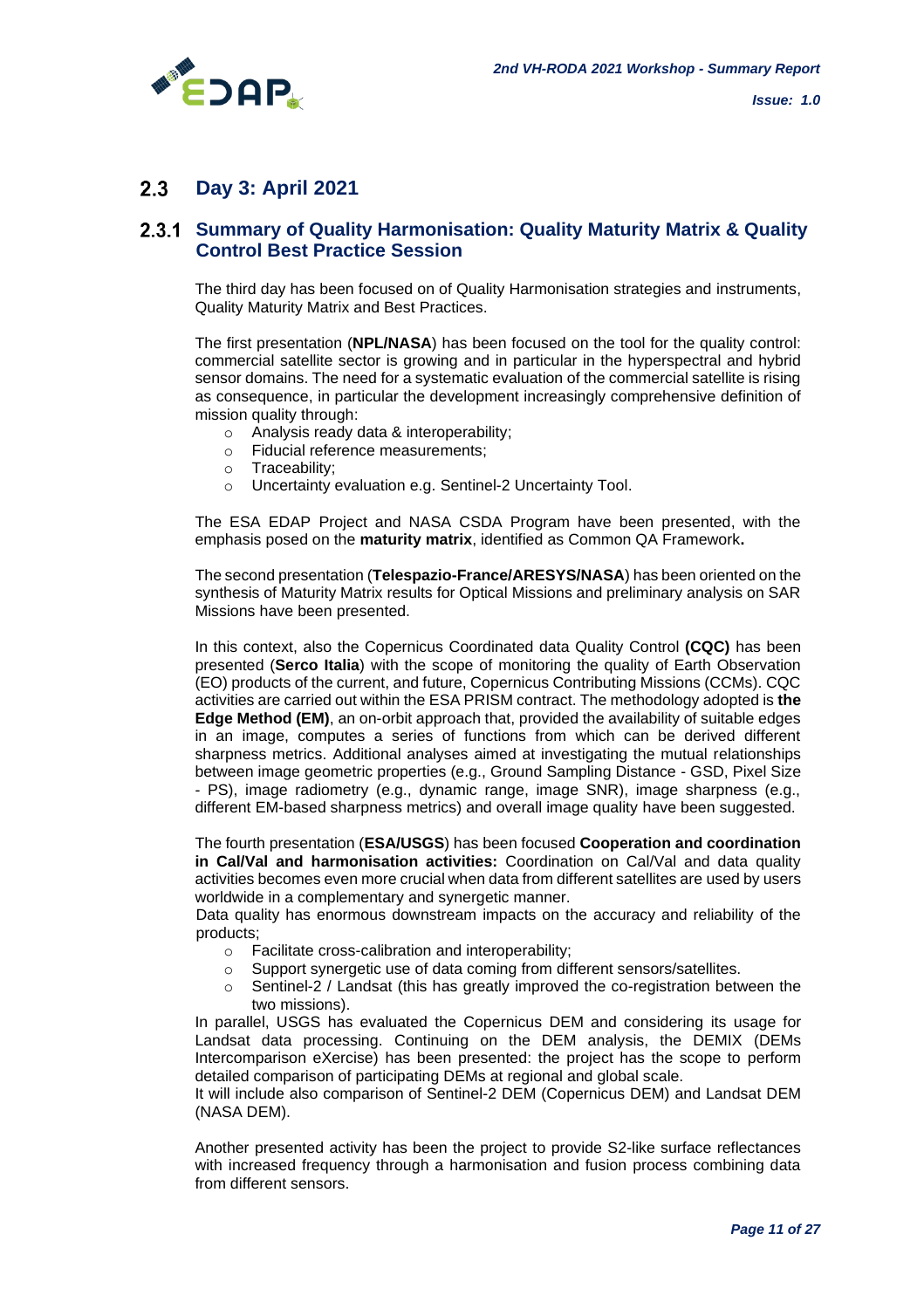

Finally, two future missions have been introduced: **CHIME** (Copernicus Hyperspectral Imaging Mission for the Environment) and **SBG** (NASA's Surface Biology and Geology mission). Activities are on-going and currently aiming at defining a roadmap for cooperation between the two missions.

**Airbus** presentation has been focused on **Pléiades Neo** imagery quality features: radiometric and geometric requirements have been illustrated, with the commercial products characteristics.

The last presentation (**ESA/HCL**) of the day has been focused on the **ESA ITT Q3 2021,** that responds to the request from ESA EO industry (QA along the complete supply chain), structured with the following tasks:

- $\circ$  Task-1, EO data acquisition & L0/L1 production: an analysis of EO satellite meta data for a set of EO service use cases;
- $\circ$  Task-2, Value adding process  $-$  A pre-operational implementation the EARSC Quality Certification scheme;
- o Task-3, Product delivery and use an analysis of various schemes for VA information product certification.

And with the following objectives, to:

- o Improve confidence that products and services are supplied in a consistent and supportable manner;
- o Improve quality of products and services;
- $\circ$  Provide a reference points for customers to establish their requirements.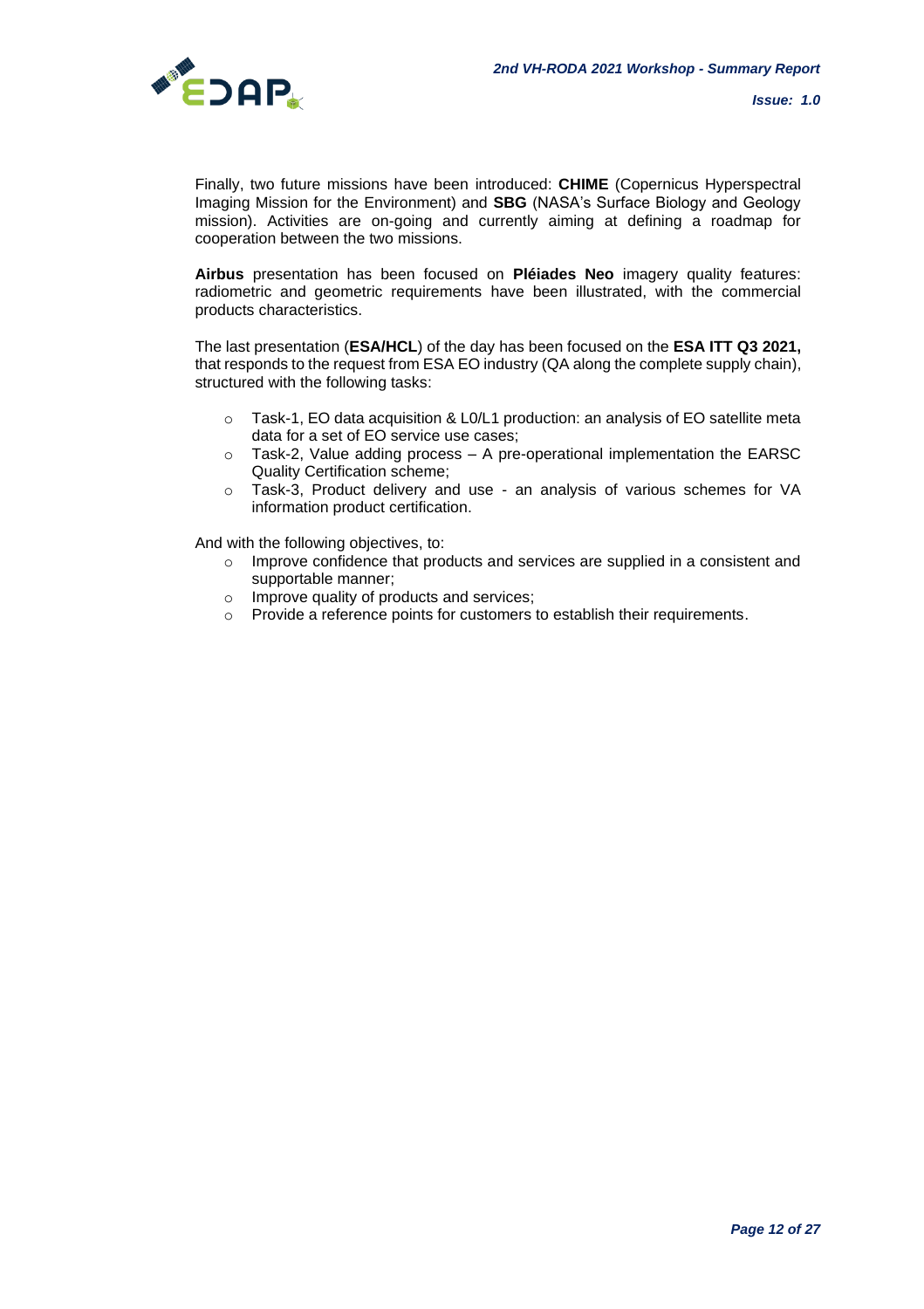



# **2.3.2 Summary of Day-3 Discussion Session**

### **1C7) Discussion**

Seed questions presented to trigger the discussion on: **Quality Harmonization - Quality Maturity Matrix & Quality Control Best Practice**

- *How can we work towards enhancing inter-operability of current and future VHR sensors? What are the main challenges at the moment and how we can address them in the near future?*
- *Where do you see major source of discrepancies in the currently used image processing approaches for VHR sensors: different input files (e.g., DEM, meteo data), cloud/snow/shadow masks, atmospheric corrections methods?*
- *Inter-comparison exercises (e.g., ACIX, CMIX, BRIX) provide the means to understand discrepancies between disparate methods and converge in the long run to a harmonized solution. How do you see an inter-comparison exercise focused on VHR missions, which should be the focus?*
- *How have advanced the discussion between CEOS and the private sector on the topic of the target sites for radiometric calibration? (status)*
- *How the quality indicators and quality control results should be communicated? In the products? In the metadata? Per pixel?*
- *Should we harmonised/standardised the metadata information to facilitate interoperability? Is it linked to ARD definition?*
- *What do Traceability & Uncertainty mean when we refer to Commercial Space missions?*
- *Are we converging towards a standardized approach for quality control? Is it possible and is it useful?*
- *For large constellations, can the quality control process still be applied on a "satellite-bysatellite" base?*

There is a common feeling about the importance of using quality Maturity Matrixes (MM). Maturity Matrix has been seen as a great tool for discoverability, and it provides the information to understand if a product is acceptable for the intended use ("fit for purpose"). Maturity Matrix should provide information also about the metadata.

The key to this in the long-term goal is the Traceable Uncertainty (at pixel level or point level) related to QA4EO - <http://www.qa4eo.org/> .

Quality information of each pixel are deemed necessary for interoperability. Uncertainty at pixel level would be precious but difficult to achieve: although it is the best choice for the user to provide the mean to understand the trust on the specific pixel measurement.

 $\circ$  Pixel quality information needs more effort and an added cost (and probably newspace, that is more service oriented, does not use it).

Uncertainty per-pixel mandatory for medium resolution, crucial for data assimilation, more difficult to get per-pixel in VHR: better to have:

- o quality layer per-pixel to provide an initial information on confidence level (uncertainty per-pixel difficult);
- o start with good metadata, which are machine readable.

It has been observed that Uncertainty Budget document should be necessary and available for the products.

Since detailed uncertainty information requires a lot of resources (in terms of algorithms and processing, and also in storage), is necessary to provide this information for Basic or High-Level Products?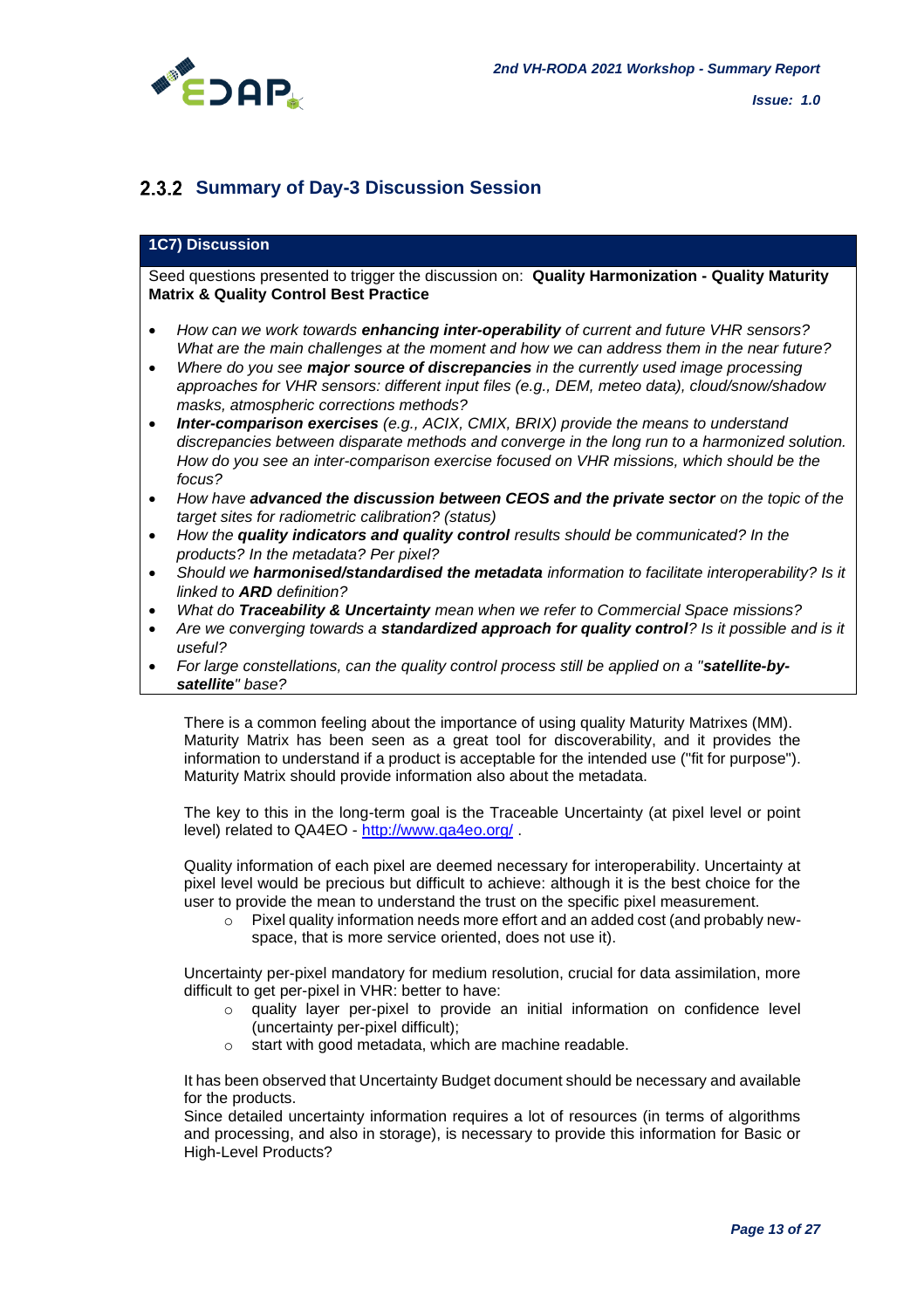

o Depends: for HR to be discussed; for MR is mandatory; for data assimilation is mandatory. For VHR good metadata and quality flags. And depend by the application.

With these best practices and institutional approaches used to "evaluate" commercial and new-space data (where often calibration methods are not the best and some information are not completed provided or missing), the result is that the data could be judge not-very good even if the offered service is excellent: in fact, they are mostly oriented into providing services.

o How to help/support commercial and new space to go to right direction.

Another important thing is the geometric uncertainty: in the example for an HR optical, going in details in products, even if globally product can be appeared good, distortions have been observed.

Can the quality criteria be adapted to the VHR data (c.a. 30 cm)?

- $\circ$  It is important the "fit to purpose"  $\rightarrow$  depends by the application.
- o And in particular for constellations, labour intensive Cal/Val will not perform for VHR, better using statistics, with regular monitoring. Not possible generalize processing only one or two satellites.

There is the need to find a way assess the consistency of data.

Inter-comparison exercises, ACIX and CMIX are recognized very precious (also in a QC context).

This would also be very valuable for metre-scale missions, the main problem is organizational since the missions are mainly commercial.

 $\circ$  Perhaps it is necessary to provide reference data and inter-comparison relevant software for multiple metre-scale missions.

The machine analytics and service providers (many of which are data providers) are working on the quality aspects throughout their data processes and these are getting better all the time and the quality information is available.

The key is the standardized process to be consistent in terms of data availability in the cloud and machine use and in order to provide a quality indicator to the user to decide which sources to use and meet the "fit for purpose" requirement.

In the context of the GHRSST there are standardized, and quality variables and it is trying to build a reference against which it is possible inter-compare the VHR sensors.

It has been also observed that Institutions and Industries move with different paces (most oriented to the market).

As discussed in ARD section, we need to work together: institutional or commercial, they would provide standardization, interoperability, standardization in metadata, quality indicators to facilitate certification process.

A unification of certification with the participation of many world actors is fundamental, the involvement of agencies and international space law is considered important to create certificates for these guarantees and, but not to hinder anyone access, so if we have access to open source, we can guarantee the reliability of the data for.

For an efficient Matrix model, the global participation in this construction will be fundamental.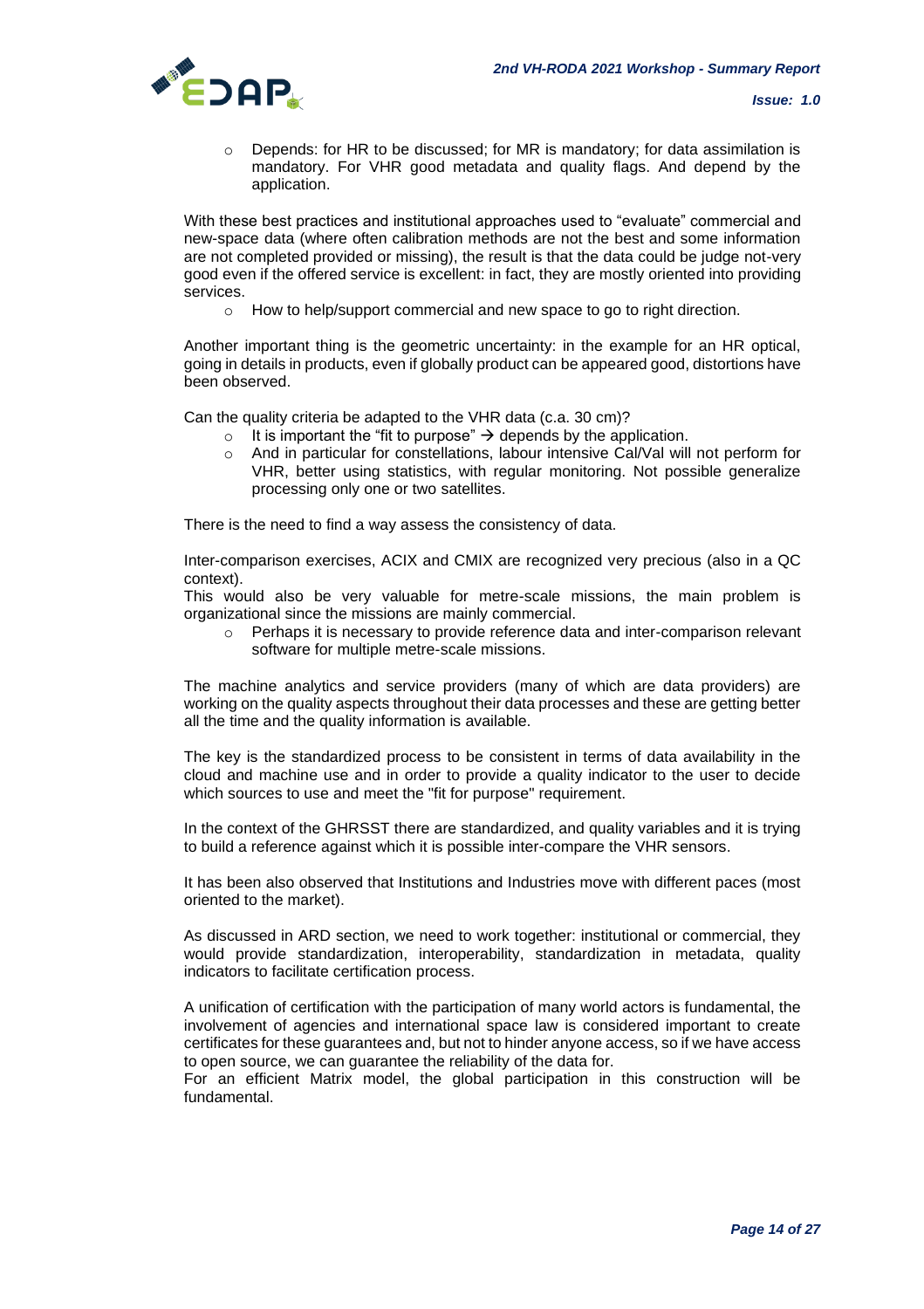

#### $24$ **Day 4: Friday 23 April 2021**

# 2.4.1 Summary of AI for CAL/VAL, AI for QC and Data Processing

The last day has been focused on the application of Artificial Intelligence for calibration/validation activities, quality control and data processing. The first presentation (**Kappa Zeta**) has been focused on the results of the application of AI Cloud-Mask processors for Sentinel-2 for Northern European terrestrial summer season conditions.

The second presentation (**Cosine**) was focused on the two HyperScout missions (the second mission not yet launched), and in particular on the synergies between Hyoerscut-1 and Sentinel-2A/B, and Hyperscout-1 and LandSat-8. The second satellite shall be launched in 2022 and will be targeted Polar and Snow monitoring, soil moisture and embark AI for cloud detection.

The third presentation (**Telespazio-UK**) has been focused on AI for quality control. Ease QC activities initially applied to Landsat data: much of the effort of this phase went to the development of a tool to support the labelling of data and definition of training datasets and integrate the activities of the quality control and SW harmonization and development. Similarities between Landsat and Sentinel-2 to be explored.

For the data processing, the fourth presentation (**University College London**) has shown firstly, the development of high-resolution land surface albedo retrieval (10 m / 20 m) using Sentinel-2 MSI, including cloud masking and atmospheric correction methods; and secondly, Super-Resolution Restoration from single and repeat EO images, based on traditional photogrammetric and stochastic approaches, deep-learning based approaches, and novel approaches combining the two.

The fifth presentation (**EarthDaily Analytics**) has introduced applications and results of the Image Correlation for High-Quality Geolocation and Band-to-Band Registration, Accurate Cloud Detection to Support Analytic, Feature Detection for custom applications (i.e. Irrigation Pivot Detection with AI).

# **2.4.2 Summary of Day-4 Discussion Session**

### **1D6) Discussion**

Seed questions presented to trigger the discussion on**: AI for Cal/Val and AI for QC and Data Processing.**

- *Does Institutional Space have something to learn from Commercial Space?*
- *How could the Institutional space support the Commercial Space on the use of AI.*
- *What should be changed in order to have proper training datasets for AI?*
- *Is there a risk of AI as "black box" and how to mitigate this risk?*
- *How do you see the use of AI in 10 years?*
- *Machine Learning and AI are becoming dominant in an ever-increasing range of EO applications, yet, the main challenge in this domain is the availability of accurate training datasets. How Commercial and Institutional Space sectors can join forces in providing open access to accurate reference training datasets, for e.g., cloud mask, snow mapping, land cover?*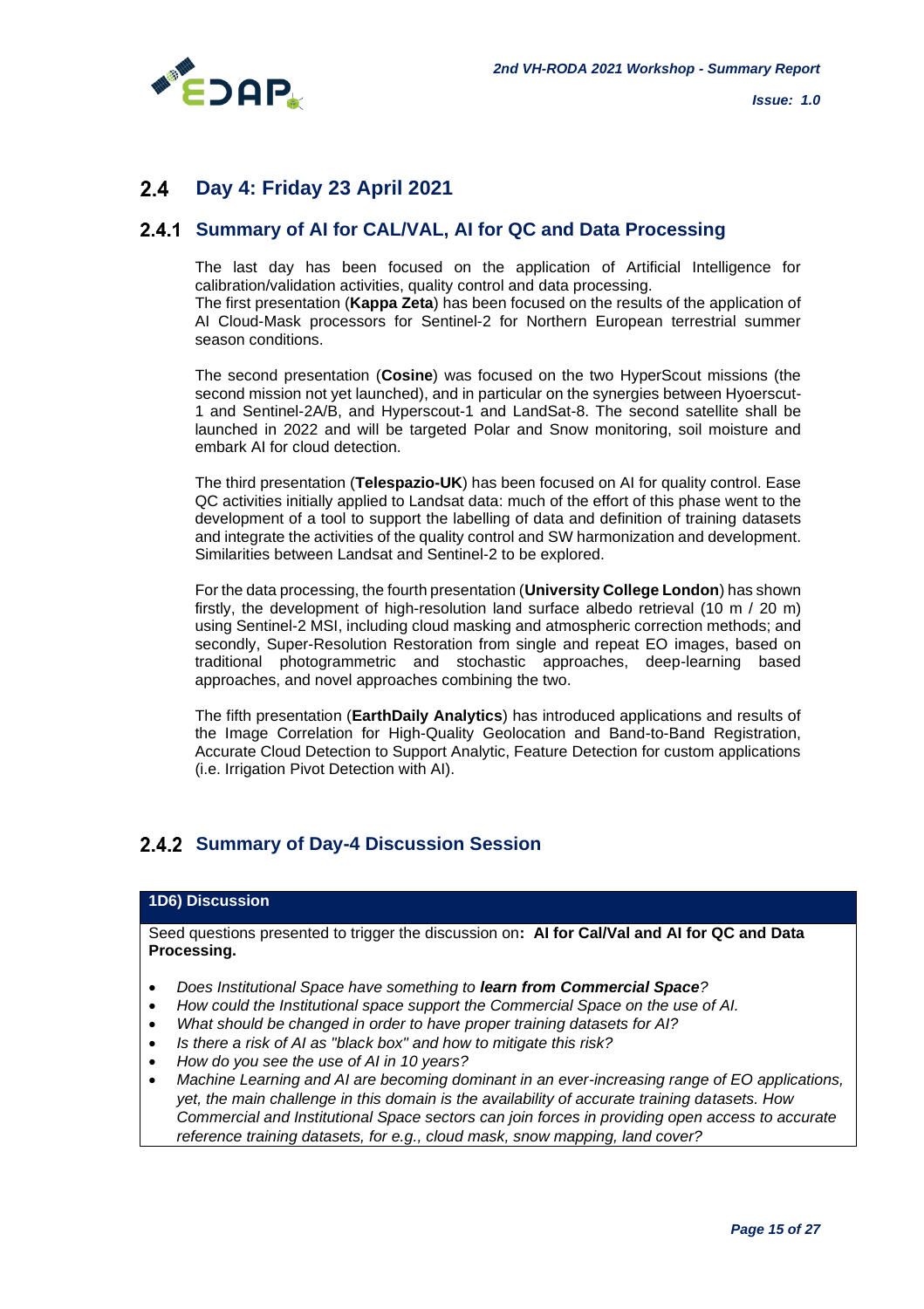

• *With respect to ML/AI methods, which are the main risks of the learning from data paradigm? How biases in radiometry and geometry will affect such approaches when blending data from different EO sensors?*

The first point and proposed question are related to the necessity to have good and reliable training dataset (also in cloud environment): is there Something that Space Agencies can do to facilitate access to training dataset?

There is a difficult and misleading definition of "what is a cloud". The necessity is surely to have a standard on defining the labelled data, and to provide sample data with this clear labels.

Regarding the cloud definition, in CMIX there is not a definition of clouds and no physical measurements of cloud have been provided: but there was an intercomparisons of cloud masks provided with a reference.

Cloud definition is difficult: it has been within CEOS, but no convergence reached yet; there was a definition being provided within Cal/Val portal, but at the end it depends on the algorithm, some of them are more sensitive to haze. Important point is the objective of retrieval: in terms of algorithms to have good retrievals.

There are independent methods for assessing cloud: MISR (Multi-angle Imaging Spectro-Radiometer) with stereo mode being used in the past to understand where clouds are. For instance, geometry can be used to generate true cloud. Parallax can be used as well for cloud mask, it is being used also for S2, this can be used to extend truth dataset.

How cloud can be labelled for the benefit of AI developers? it is important because necessary for the usability of the training dataset. It is also important to investigate clouds for SAR (especially in the field of QC).

Working on standard on defining the label data. A clear definition of what label are: cloud, semi-transparent cloud, shadow is needed.

How AI techniques can be applied to multi-sensors, or to specific sensors, or to apply massively these algorithms?

Sometimes there are very good results, but the point is to the training dataset. The transfer learning can be functional, but if you don't use the right bands, it means that you can generalize to other missions.

What ESA and the agencies can do to improve the Quality transfer information to the Commercial Sector and to the community in general?

Reference data is the central point: It is needed to provide reference data with free & open data policy as ESA do for satellite data.

Labelling and annotations of data are very time consuming:

- o large training dataset are the key, made them available and made available the resources with the environment for progressing;
- $\circ$  motivating large number of people as well as providing benchmark is the way Agencies can help the community;
- o Promote competition: one competition was done at ESTEC (PROBA-V Superresolution) in order to involve large community of people working on that, gain credibility.

Please look at th[e https://ai4eo.eu/](https://ai4eo.eu/) website, this could host a challenge around QC Cal/Val.

Open-Questions raised:

o Is there a way we can use A/MLI to detect understand geometry distortion uncertainties in imagery?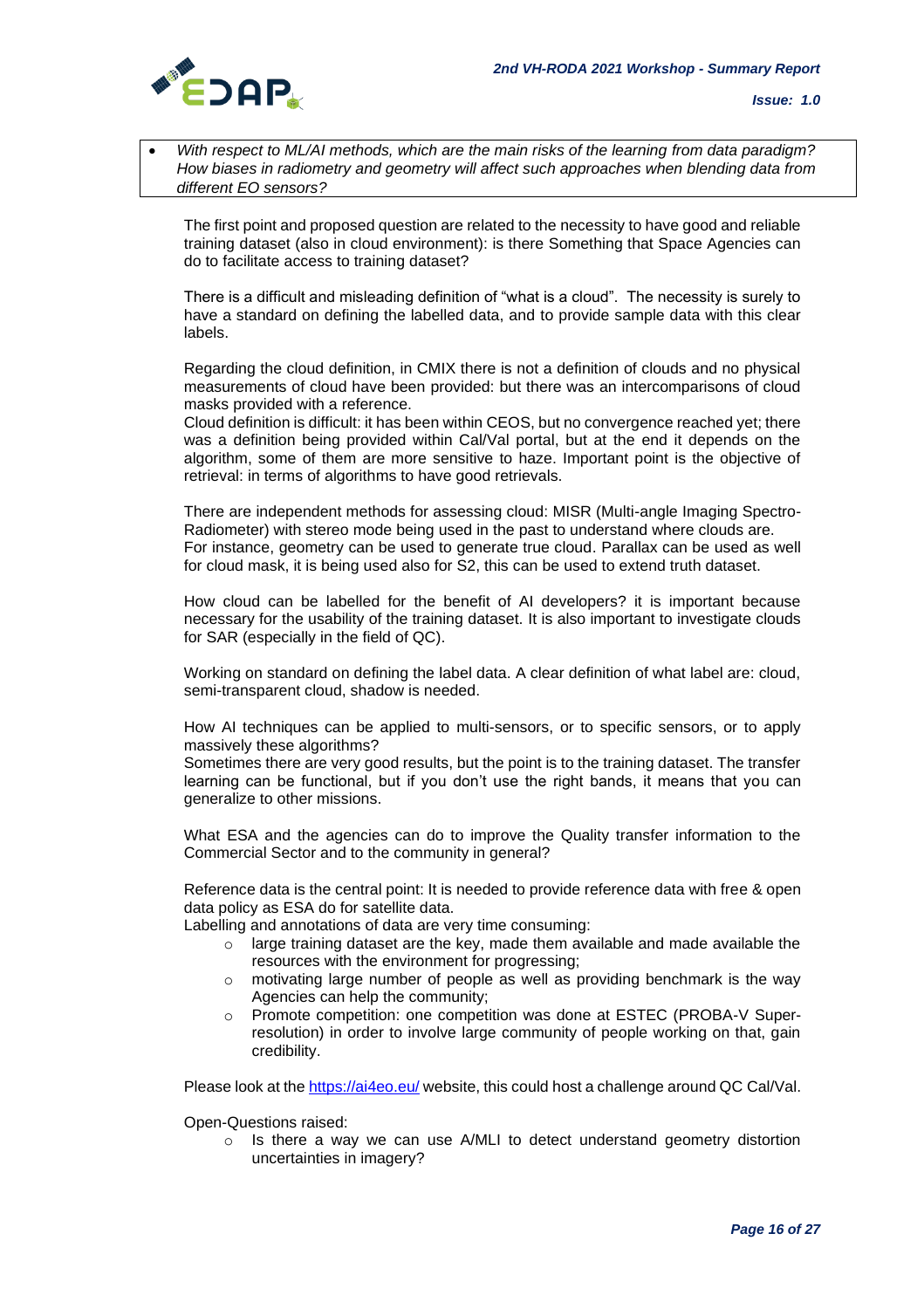

- $\circ$  What is the impact of getting access to high resolution ortho-imagery level country data with control available in the cloud environment integrated with the 1000s of images over the same area on the earth?
- o Is there a future AI common geospatial process where the geolocation is statistically defined at very high accuracy and how does this change geometric calibration process of satellite data product inputs?

From Agency perspective, how to help commercial industries into take advantage of good quality of EO data of institutional missions? How to stimulate this transfer learning? In-situ and other reference data should be more in the focus of data providers and be considered a substantial part of any 'free and open' data policy.

There is a need for a larger input for the spectral radiometry training because the many hyperspectral systems coming in next years.

The inconsistency in spectral bands need to be taken into account: Hyperspectral data are very usable, but not the ones we have been using so far; for instance, Hyperion had a very poor SNR and it is not best suited for match SRF, spectral transfer functions; great idea to use hyper-spectral data, but need to have good sensor SNR.

- o Need to create for the future SRF.
- o Need to define and support campaign.

In this context the future TRUTHS mission aims to establish an SI-traceable space-based climate and calibration observing system. It would carry a hyperspectral imager to provide benchmark measurements of both incoming solar radiation and outgoing reflected radiation with an unprecedented accuracy.

And considering all hyperspectral missions, it would be important to have simultaneous overpasses.

For AI as black-box two risks are recognized: loose the physical meaning and lose the traceability needed to estimate uncertainty – how to mitigate these risks is a big challenge.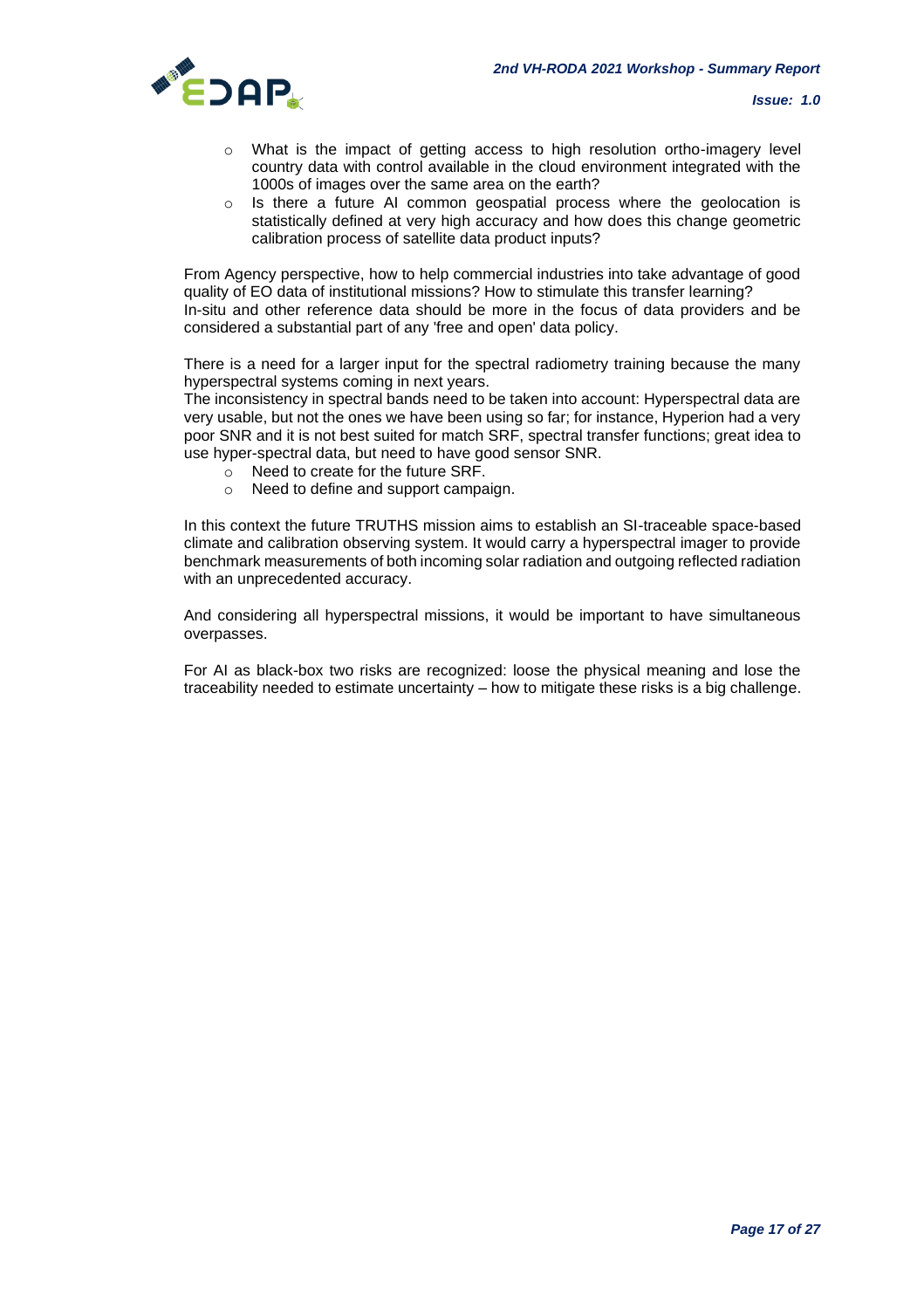

# **2.4.3 Summary of Wrap-up Session**

### **Ferran Gascon (ESA) – Institutional / Commercial ARD**

#### **Summary:**

### There are **two points of view on ARD concept**:

- Definition of ARD and interpretation of ARD data (from institutional there are specifications and terminologies coming from CEOS);
- **Analysis Ready Services** (ARS) in order to extent the users since ARD are too restrictive and too indicated to a limited number of users.

In general, ARD commercial perspective is moving versus higher level Products (Level-4, Level-5). Commercial providers are anyway now supporting the CARD4L initiatives.

### **Discussion:**

The ARD definition is still too vague; maybe Maturity Matrix can be a tool to understand the readiness level and the compliancy to ARD requirements.

Analytics Ready Data are another concept to be characterized and well defined: there is the necessity to define new categorizes with new thresholds and goals.

Moreover, ARDs are providing basic information on what needs to be populated in metadata, which are suitable for analytics: there is the necessity to be supported by expert and commercial partners, with the creation of dedicated working groups.

### **Philippe Goryl (ESA) – Fiducial Reference Measurements & Reference Cal/Val Sites**

#### **Summary:**

**Fiducial Reference Measurements (FRMs)** are measurements well characterized in terms uncertainties budget, fundamental for validation purposes and very useful for the data intercomparisons and facilitate interoperability.

**Reference Networks** are put in place, i.e. **RadCalNet** for radiometry and top of atmosphere calibration (to be extended to cover non nadir measurements); there are a lot of expectations for **HyperNet**, that is the same idea for hyperspectral measurements (for hyperspectral surface reflectance validation); and **SARCalNet** that shall be important for the calibration and SAR missions intercomparison (need to improve and increase corner reflectors at middle latitudes).

**MTF** is easy to do thanks to the utilization of natural targets (i.e. stars), but to be well done there is the necessity to maintain artificial targets.

There is the big project of the **Cal/Val Park** for multi-mission purposes, to experiment new methodologies, scalable, in order to accommodate new needs, to support new initiatives.

FLARE project is very promising for MTF and radiometry.

**Geometry**: necessity to have common GCP S2/L8 to facilitate interoperability → Global GCP for VHR is still an open point.

**Radiometry**: vision in place, leveraging on methodologies developed, new technologies, HYPERNET/RadCalNet, with long-term of having SI-traceable satellites, linking all approach to a fully traceable system.

### **Discussion:**

A lot of attention around MTF. Synthetic images are available on the CEOS Cal/Val portal to test methods. MTF reference Dataset:<http://calvalportal.ceos.org/mtf-reference-dataset>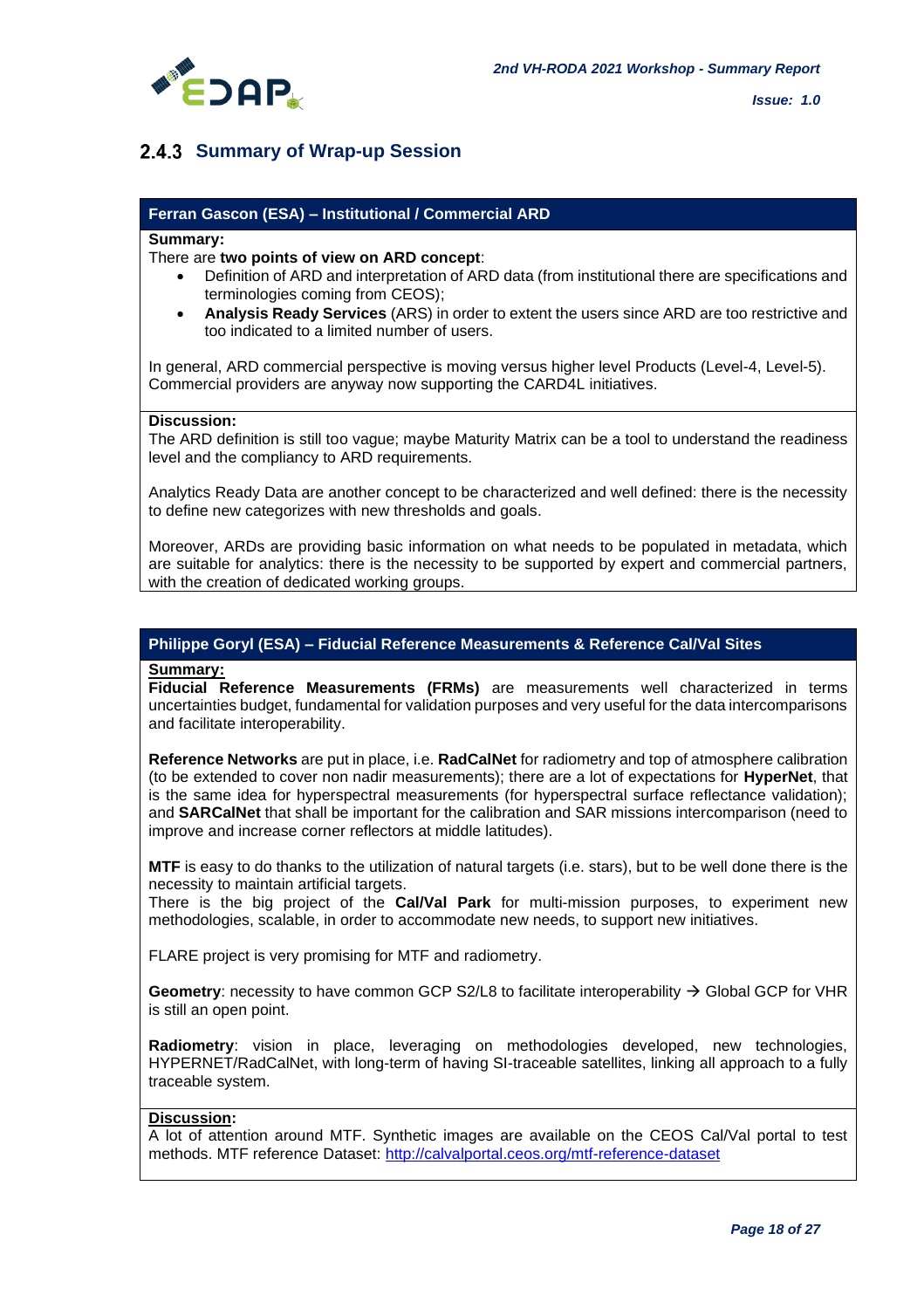

There is a lot of interest in obtaining and maintaining key supersites defined with agreed maintenance plans. Is highlighted the need to maintain artificial targets for validation, while for VHR a lot of natural targets are available.

### **Albrecht von Bargen (DLR) – Quality Harmonisation: Quality Maturity Matrix & Quality Control Best Practice**

#### **Summary:**

- Different general approaches for QC were presented: ESA-EDAP, NASA and Copernicus CQC.
- Show cases on Preliminary uses of these approaches were shown and capabilities demonstrated for optical and SAR missions.
- With fusion of Sentinel-2 and Landsat-8 products, a demonstration for a harmonized product on higher-level was presented as buy-in for added value.
- Certification process along the production chain was presented for EO products.

### **Discussion:**

There is a strong correlation with the type of mission and applications.

- There are a lot of situations and only the definition of methods and clear criteria can help to be oriented to good data.
- The maturity matrix could be a useful instrument to be used.

Typically, Commercial Space Companies have another pace driven by applications/services, while Institutional and Agencies are oriented with best practices.

One of the key elements is the calculation and provision of **uncertainties**. Moreover, the instruments provider should be part of this process.

How should be the QA, since it also involves cost/effort; need to find the best trade-off.

The big challenge remains the **estimation and provision of uncertainties**; the data providers should ensure availability of the uncertainty:

• A lot of commercial providers are trying to do that, suggest to provide examples on how to do that.

# **Valentina Boccia (ESA) / Luca Fasano (ASI) – AI for Cal/Val, AI for QC and Data Processing**

### **Summary:**

AI techniques are very sectorial and often oriented per areas of interests.

**The main challenge in this domain is the availability of accurate training datasets**.

In order to apply AI and ML techniques to Optical and SAR data (i.e. for Cloud masking and QC), to a sensor and extent to multi-sensors with same/similar spectral bands, the availability and provision of training dataset (together with computational resources and environments for progressing) is a necessity.

There are two emerged open questions:

- 1. the first related to the extension of AI optimized for specific region of interest to other regions;
- 2. the second related to the performances and computational time of these AI techniques.

Another emerged point is related to the AI methodologies implemented on-board and the evolution of this strategy (especially for hyperspectral missions).

### **Discussion:**

Helpful how we can develop tools/framework using AI for detecting artefacts/features, it can be also used for QC: **is difficult to distinguish features from artefacts**.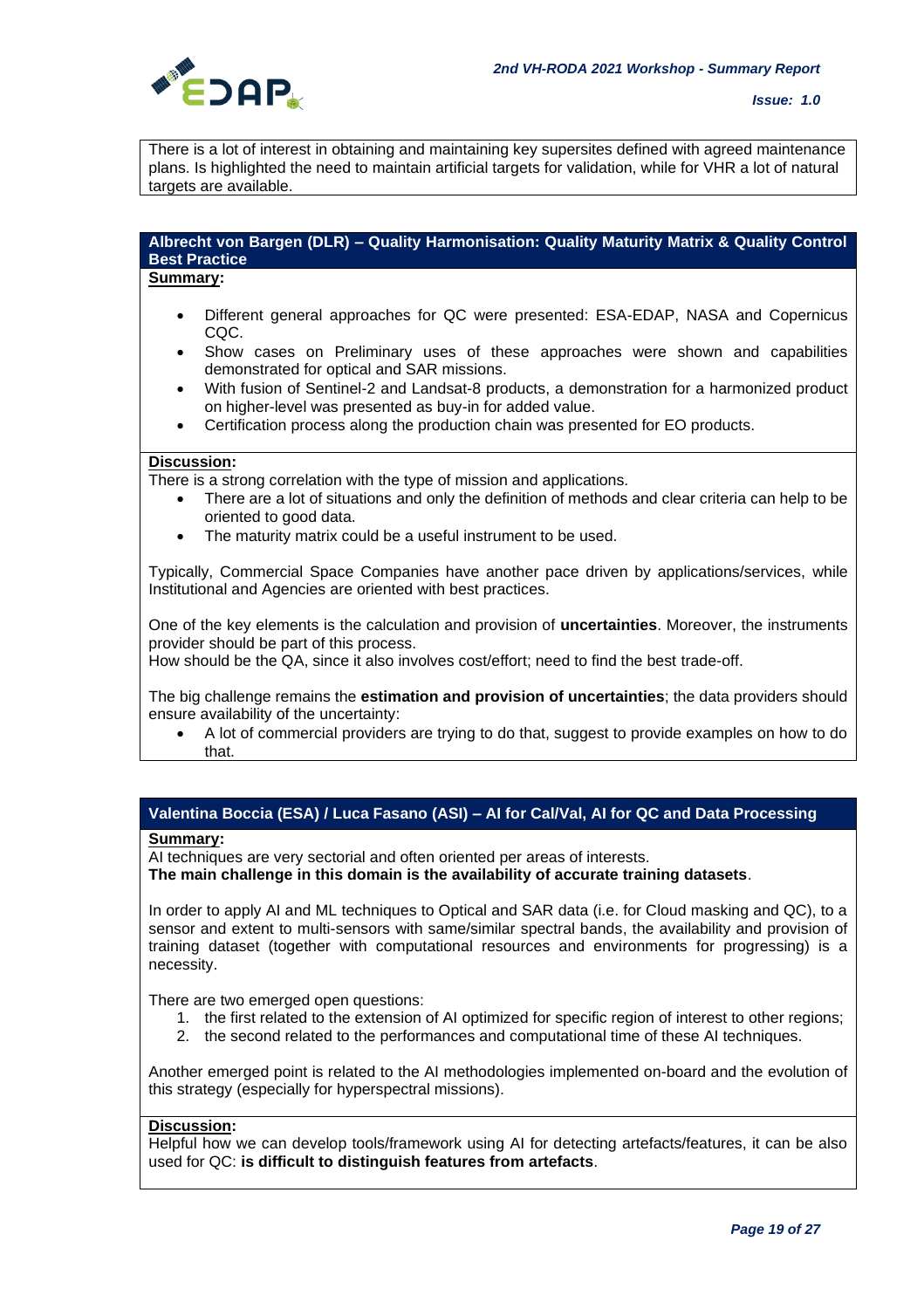

**Super-resolution**: AI can be used not only for spatial super-resolution, but also for spectral.

The increasing number of satellites/sensors and constellations, with the commercial space platforms, make available a big number of products can be calibrated with AI.

Tools for QC are probably not adapted for these applications. The nature of AI algorithms poses some problem, e.g. AI methods cannot propagate the uncertainty in the same way of classical methods.

Another theme is the **temporal resolution**: high temporal sampling will allow to capture all range of dynamics.

AI also for capitalize on historical data: use ML algorithm to push forward the reanalysis of historical dataset; such as study of water bodies, forest; atmosphere dynamic.

Train AI with the past in order to have better calibrated algorithms for the future.

**The heterogeneity of data borders with Big Data paradigm**.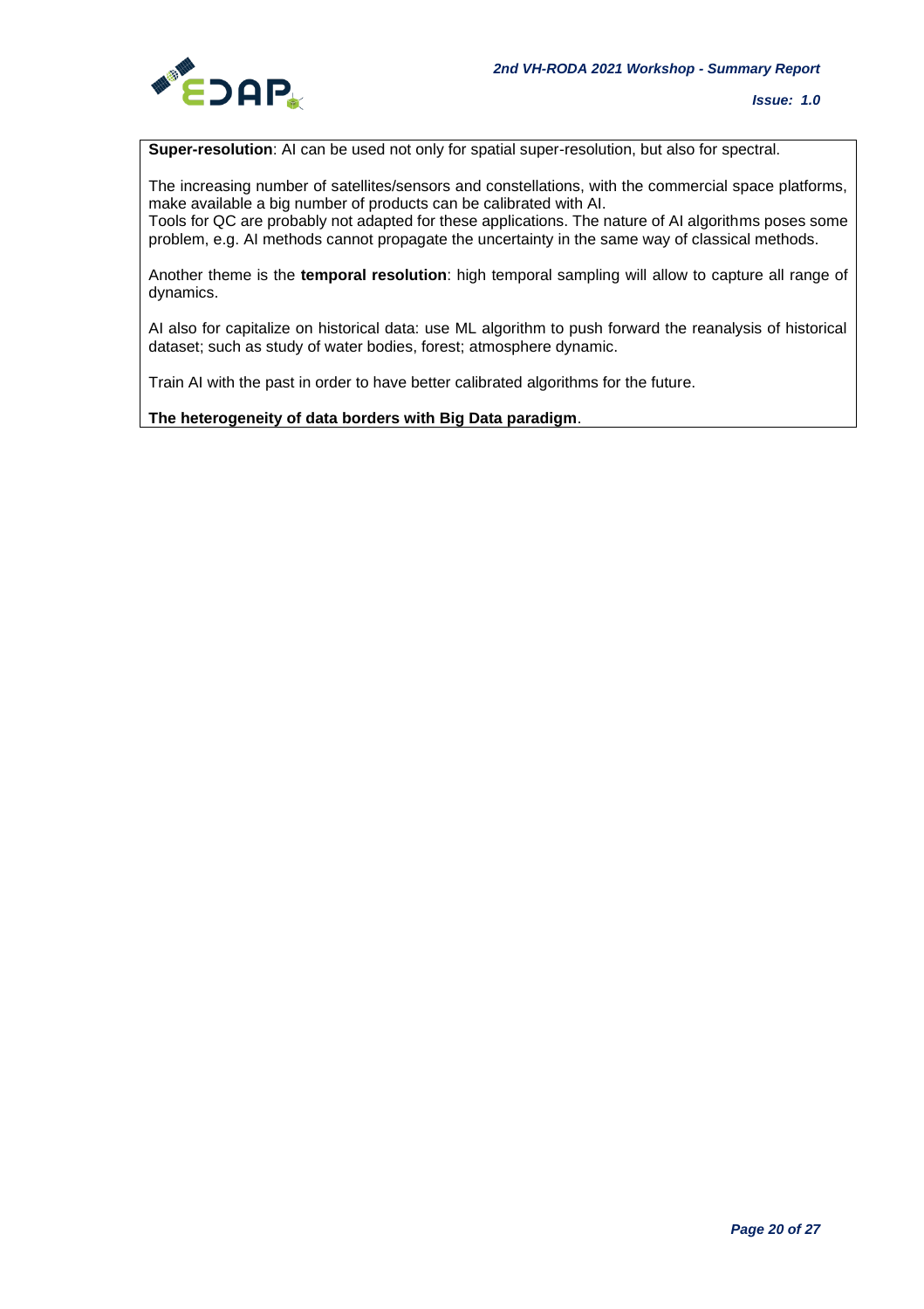

#### $\overline{3}$ **CONCLUSIONS**

#### $3.1$ **Highlights**

The highlights of the workshop have been captured during the discussions sessions and here harmonized and reported:

- The continuous growth of EO satellites and sensors implies, for the next future, to provide standardized inputs for sensor fusion; this expands inter-operability to all the processing levels, it needs to be ensured through the full chain.
	- $\circ$  This growth suggests also to stimulate the creation a virtual community based on multi-sensors.
- The discussion on the ARD definition is still open: institutional and commercial point of views are complementary, and the need to define a working group where to bring the different actors (together commercial and institutional space) is evident.
- The heterogeneity of EO sensors, with different spectral and spatial characteristics, imposes to sustain and maintain varied calibration sites, since the necessity to improve calibration of these satellites (especially commercial satellites).
	- $\circ$  Coordination within various institutions/agencies is fundamental in order to make this data available and discoverable by the community.
	- $\circ$  Joint effort (commercial and agencies) in order to have a set of sites for improved geometric Cal/Val.
- The availability of larger and distributed GCPs data is becoming fundamental: the accessibility and availability of detailed DB shall be improved in the frame of CEOS and made available on the Cal/Val portal.
	- o Interaction with USGS for sharing potential DB for VHR GCPs.
	- $\circ$  In-situ and other reference data should be more in the focus of data providers and be considered a substantial part of any 'free & open' data policy.
- Quality Control of EO data needs coordination: a systematic approach by defining and implementing QA standard requires the effort of all in order to keep up with pace of development.
	- o Quality information of each pixel are deemed necessary for interoperability (uncertainty per-pixel mandatory for medium resolution, crucial for data assimilation).
	- $\circ$  Institutional/Commercial providers would provide standardization, interoperability, standardization in metadata, quality indicators to facilitate certification process.
	- $\circ$  Institutions have to work in order to provide common references, in order to permit the sensors intercomparisons at different scales.
	- $\circ$  Uncertainty associated to all measurements and derived quantities is a parameter that should be always included: QA4EO can help on that supporting commercial to improve the provision of this info though standardization.
	- $\circ$  The Maturity Matrix has been recognized as an important instrument for the evaluation of quality: it would be an open-source tool (adopted in processes for QC).
	- o With the growth of VHR missions, a VHR inter-comparison exercise involving commercial companies should be considered.
- Artificial Intelligence and Machine Learning methodologies and tools are becoming fundamental instruments in the data processing chains, very promising in terms performances and into supporting the decision making.
	- $\circ$  Large training dataset are the key, made them available and made available the resources with the environment for progressing.
	- $\circ$  Motivating large number of people as well as providing benchmark is the way Agencies can help the community (a way could be promoting competitions);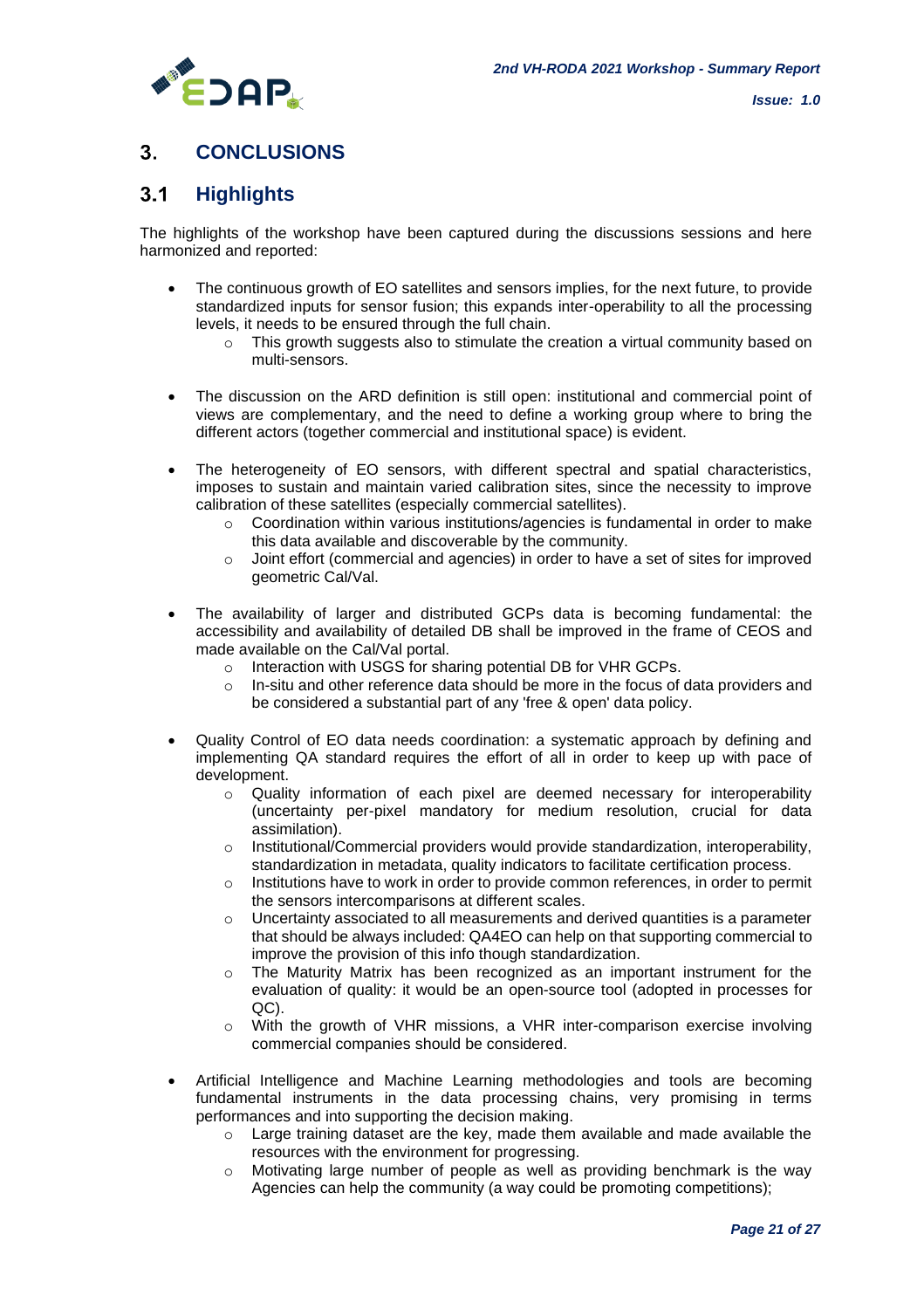

- o Stimulating the interaction between EO and AI communities, too still separated.
- o Stimulating initiatives to push forward the re-analysis for past dataset with AI methods;
- o Objective for the agencies/institutions: they have to provide reference/ground truth.

#### $3.2$ **Recommendations**

| <b>Topic</b>                                                                            | <b>Recommendations Description</b>                                                                                                                                                                                                                                                                                                                                                                                                                                                                                                                                                                                                                                                                                                                                                                                                                                                                                                                                                                    |
|-----------------------------------------------------------------------------------------|-------------------------------------------------------------------------------------------------------------------------------------------------------------------------------------------------------------------------------------------------------------------------------------------------------------------------------------------------------------------------------------------------------------------------------------------------------------------------------------------------------------------------------------------------------------------------------------------------------------------------------------------------------------------------------------------------------------------------------------------------------------------------------------------------------------------------------------------------------------------------------------------------------------------------------------------------------------------------------------------------------|
| <b>Analysis Ready Data</b>                                                              | Building a virtual community mission based on multi-sensors<br>Future providing standardized inputs/needs for sensor fusion;<br>this expands inter-operability to all the processing levels, it should<br>be ensured through the full chain<br>The backbone of the ARD is to have a detailed set of metadata specific for<br>application.                                                                                                                                                                                                                                                                                                                                                                                                                                                                                                                                                                                                                                                             |
| Reference<br><b>Sites</b><br>and<br><b>Fiducial</b><br>Reference<br><b>Measurements</b> | For AI need to provide reference/ground truth.<br>٠<br>Need to review the status of Salon test site for MTF; many people use the<br>target, but the site is not maintained.<br>Coordination within various institutions in order to make Cal/Val data<br>$\bullet$<br>available and discoverable by the community.<br>Improve GCP data in the frame of CEOS and made available on the Cal/Val<br>portal.<br>Joint effort (commercial and agencies) in order to have a set of sites for<br>improved geometric Cal/Val.                                                                                                                                                                                                                                                                                                                                                                                                                                                                                 |
| Data Quality and<br><b>Maturity Matrix</b>                                              | To have Maturity Matrix tool open-source (transparent process for QC),<br>٠<br>Allow providers to carry out the QA by themselves,<br>$\bullet$<br>Include the results of the QA in the metadata,<br>$\bullet$<br>Organize VHR inter-comparison exercise such as ACIX, involving<br>$\bullet$<br>commercial companies.<br>Idea to have sample materials for Uncertainty $\rightarrow$ QA4EO can help on that<br>$\bullet$<br>supporting commercial to improve.<br>Quality information of each pixel are deemed necessary for interoperability<br>$\bullet$<br>(Uncertainty per-pixel mandatory for medium resolution, crucial for data<br>assimilation).<br>Institutional/Commercial would provide standardization, interoperability,<br>$\bullet$<br>standardization in metadata, quality indicators to facilitate certification<br>process.<br>Institutions have to work in order to provide common references, in order to<br>$\bullet$<br>permit the sensors intercomparisons at different scales. |
| <b>Artificial Intelligence for</b><br><b>Quality Control</b>                            | Large training dataset are the key, made them available and made available<br>the resources with the environment for progressing;<br>motivating large number of people as well as providing benchmark is the<br>way Agencies can help the community;<br>Promote competition: one competition was done at ESTEC (PROBA-V<br>$\bullet$<br>Super-resolution) in order to involve large community of people working on<br>that, gain credibility $\rightarrow$ Stimulating the interaction between EO and AI<br>communities.<br>In-situ and other reference data should be more in the focus of data<br>providers and be considered a substantial part of any 'free and open' data<br>policy.                                                                                                                                                                                                                                                                                                             |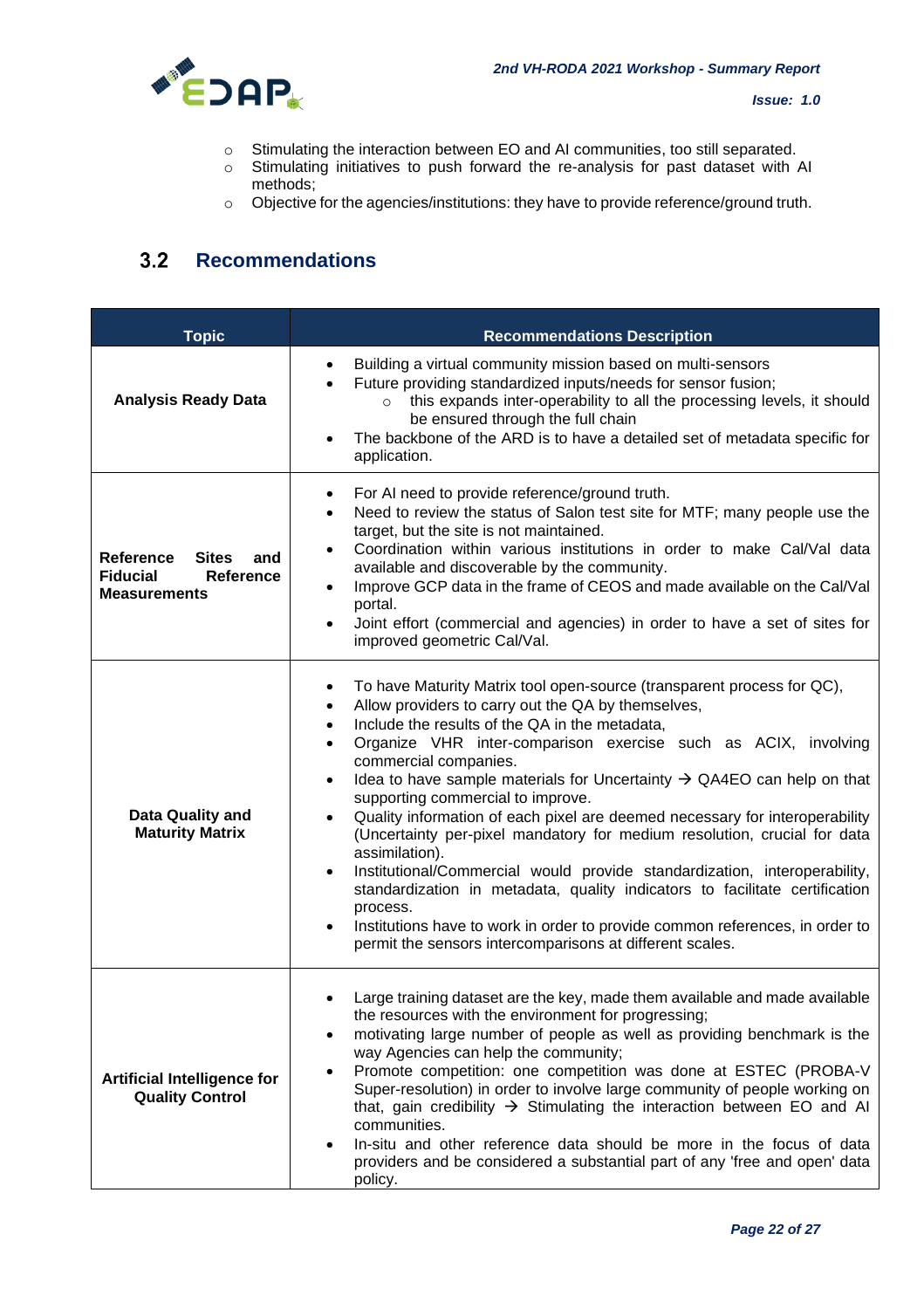

*Issue: 1.0*

|  | Working on the development and provision of training dataset.                 |
|--|-------------------------------------------------------------------------------|
|  | It would be interesting to push forward the re-analysis for past dataset with |
|  | AI methods.                                                                   |

#### $3.3$ **Actions**

At the end of panel discussion, the following actions have been collected:

| <b>Action ID</b>     | <b>Title</b>                                                                  | <b>Description</b>                                                                                                                                                                                                                                                                                                                                                                                                                                                                                                                       | <b>Owner</b>       |
|----------------------|-------------------------------------------------------------------------------|------------------------------------------------------------------------------------------------------------------------------------------------------------------------------------------------------------------------------------------------------------------------------------------------------------------------------------------------------------------------------------------------------------------------------------------------------------------------------------------------------------------------------------------|--------------------|
| VH-RODA_21_Action_01 | training<br>Supporting<br>dataset                                             | Provision of large training dataset and<br>made them available (together with<br>computational<br>resources<br>and<br>environments for progressing) in order<br>to apply AI and ML techniques to<br>different sensors and domains.                                                                                                                                                                                                                                                                                                       | <b>ESA</b>         |
| VH-RODA_21_Action_02 | Support the transfer<br>learning<br>from<br>institutional<br>to<br>commercial | To provide reference data (i.e. in situ<br>data, calibration data) with free & open<br>data policy as done for satellite data.                                                                                                                                                                                                                                                                                                                                                                                                           | <b>ESA</b>         |
| VH-RODA_21_Action_03 | Multiple<br>Hyperspectral data                                                | In order to use hyper-spectral data for<br>different applications it is needed to<br>have good sensor SNR.<br>Considering<br>the<br>hyperspectral<br>instruments (i.e. PRISMA from ASI,<br>DESI from DLR on ISS, etc.) the<br>necessity is to have multiple, overlapped<br>and simultaneous acquisitions from<br>different sources and targets.<br>Cooperation<br>between<br>the<br>several<br>Agencies should be<br>sought<br>and<br>interoperability<br>between<br>products<br>generated by different sensors should<br>be encouraged. | <b>ESA/General</b> |
| VH-RODA_21_Action_04 | initiatives<br>Promote<br>on ARD                                              | In order to promote CARD4L initiatives<br>and in general ARD, need to instance<br>workshops and support discussion in<br>the existing framework (JACIE, VH-<br>RODA).                                                                                                                                                                                                                                                                                                                                                                    | ESA/General        |
| VH-RODA_21_Action_05 | ARD: create a link<br>with<br>Commercial<br>Sector                            | Create Working Group with CEOS and<br>Commercial sector to coordinate this<br>discussion (following the example within<br>LSI-VC).<br>Necessity to integrate inputs form the<br>commercial sector in LSI-VC, WGCV,<br>and WGISS.                                                                                                                                                                                                                                                                                                         | <b>ESA</b>         |
| VH-RODA 21 Action 06 | Sharing of potential<br>DB for VHR GCPs                                       | Action to get in contact with USGS on<br>sharing available VHR GCPs.                                                                                                                                                                                                                                                                                                                                                                                                                                                                     | <b>ESA/USGS</b>    |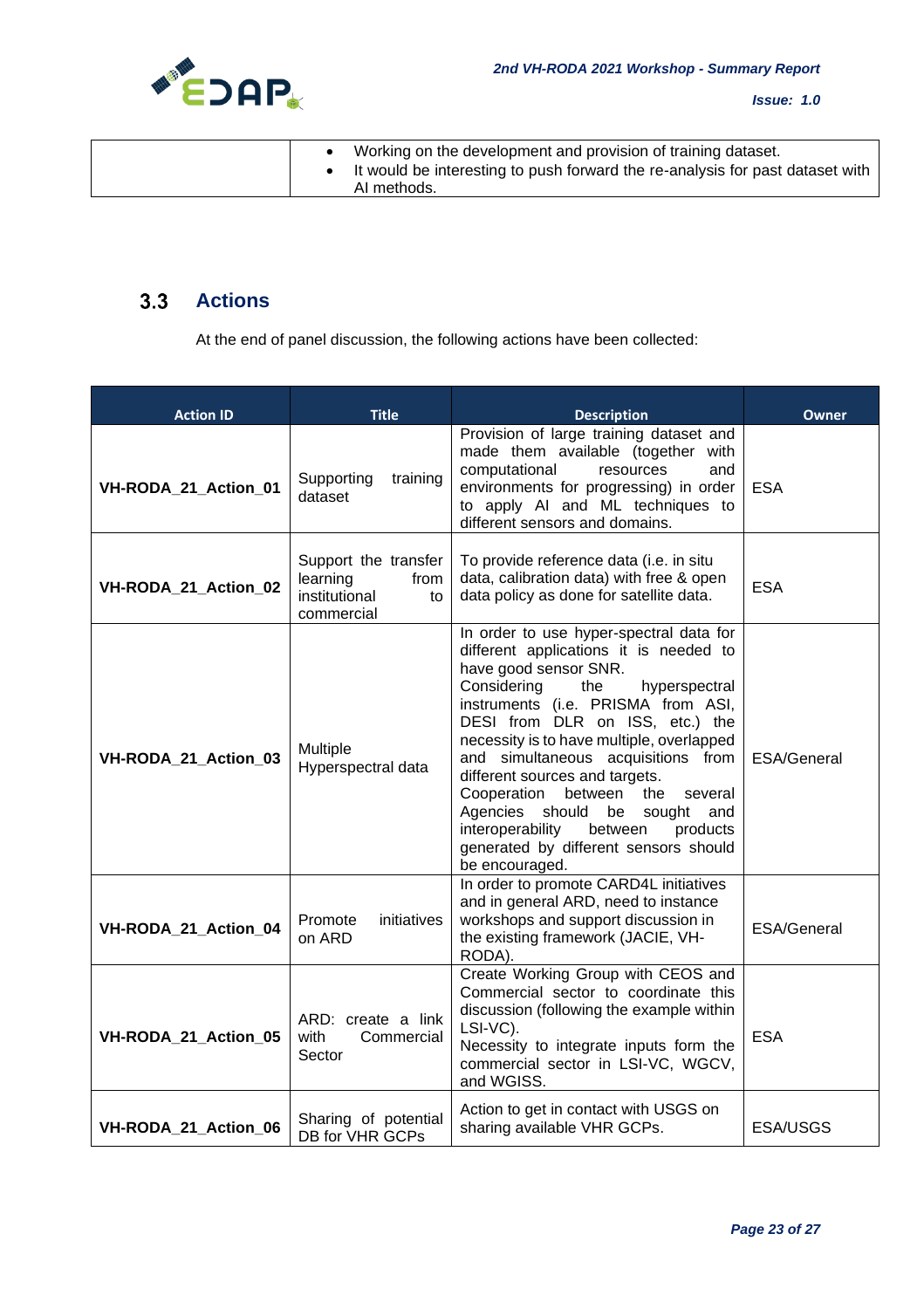

| VH-RODA_21_Action_07   Al Challenge | Investigate the opportunity of a<br>challenge on AI methods involving and<br>stimulating collaboration between EO   ESA |
|-------------------------------------|-------------------------------------------------------------------------------------------------------------------------|
|                                     | and AI communities.                                                                                                     |

#### **Way Forward**  $3.4$

Discussion will continue at JACIE 2022: January 11 - 13, 2022 for the 20th annual Joint Agency Commercial Imagery Evaluation (JACIE) Workshop.

#### $3.5$ **Access to Info and Presentations**

For info and presentations can be found on the VH-RODA ESA official web site:

<https://earth.esa.int/eogateway/events/vh-roda-workshop-2021>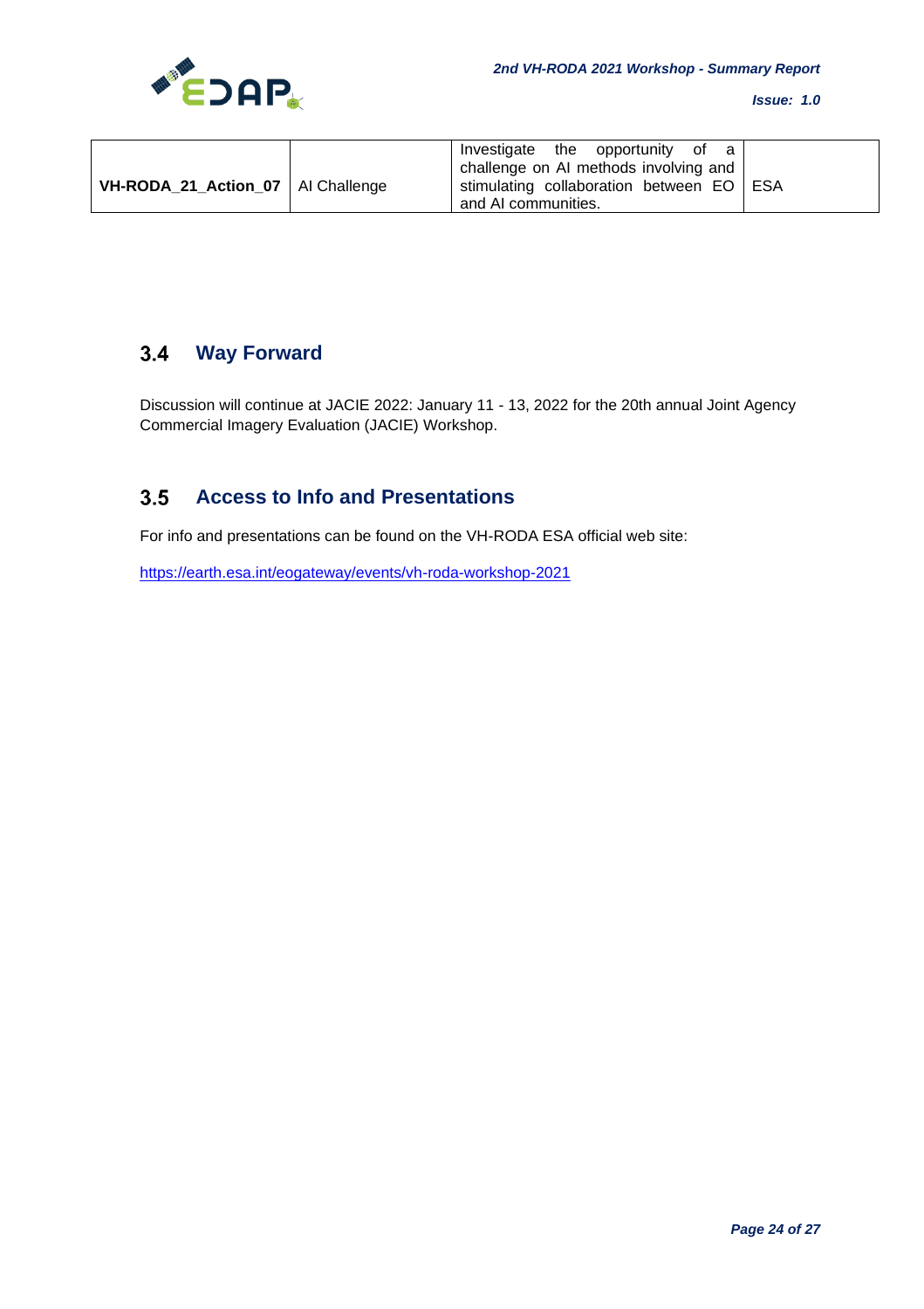

#### $\overline{4}$ . **ANNEX A**

The detailed agenda is reported:

|                              | Day-1: Tuesday 20 April 2021 |                                                                                                                                                             |                                                                                               |  |  |  |
|------------------------------|------------------------------|-------------------------------------------------------------------------------------------------------------------------------------------------------------|-----------------------------------------------------------------------------------------------|--|--|--|
| $13:00 - 14:00$              |                              | Introduction                                                                                                                                                |                                                                                               |  |  |  |
| $13:00 - 13:10$              |                              | Welcome                                                                                                                                                     | Toni Tolker-Nielsen (ESA)                                                                     |  |  |  |
| $13:10 - 13:25$              |                              | Introduction, Objectives                                                                                                                                    | Philippe Goryl (ESA)                                                                          |  |  |  |
| $13:25 - 14:00$              |                              | Update on:<br>ESA EDAP project<br>$\bullet$<br><b>NASA Commercial Smallsat Data</b><br>$\bullet$<br>Acquisition (CSDA) Program<br><b>JACIE</b> coordination | Henri Laur (ESA)<br>Kevin Murphy (NASA)<br>Jon Christopherson (KBR) /<br>Greg Stensaas (USGS) |  |  |  |
| $14:00 - 18:00$              |                              | <b>Institutional / Commercial ARD</b>                                                                                                                       | Chair: Ferran Gascon (ESA)/ Steven<br><b>Hosford (CNES)</b>                                   |  |  |  |
|                              |                              | 14:00 - 14:30   1A1   CARD4L development and status                                                                                                         | Andreia Siqueira (Geoscience<br>Australia)                                                    |  |  |  |
| 14:30 - 15:00 1A2            |                              | ARD beyond land. CEOS perspective                                                                                                                           | Edward M. Armstrong (JPL)                                                                     |  |  |  |
| 15:00 - 15:30 1A3            |                              | SAR: ARD from New Space perspective:<br><b>ICEYE</b><br>e-GEOS                                                                                              | Shay Strong (ICEYE) /<br>Axel Oddone (e-GEOS)                                                 |  |  |  |
| 15:30 - 16:00 1A4            |                              | Optical Sensor: ARD from New Space<br>perspective:<br>Indigo Agriculture<br>$\bullet$<br>Planet<br>$\bullet$<br>Maxar<br>$\bullet$                          | Ignacio Zuleta (Indigo<br>Agriculture)<br>Rasmus Houborg (Planet)<br>Fabio Pacifici (Maxar)   |  |  |  |
| 16:00 - 16:30                | 1A5                          | CARD4L concrete examples:<br>Sentinel-2/LANDSAT and Sentinel-1                                                                                              | Ferran Gascon (ESA) / Steve<br>Labahn (USGS) / David Small<br>(University of Zurich)          |  |  |  |
| $16:30 - 16:40$              |                              | Coffee Break                                                                                                                                                |                                                                                               |  |  |  |
| 16:40 - 18:00 1A6 Discussion |                              |                                                                                                                                                             | <b>ALL</b>                                                                                    |  |  |  |
| 18:00                        |                              | End of Day 1                                                                                                                                                |                                                                                               |  |  |  |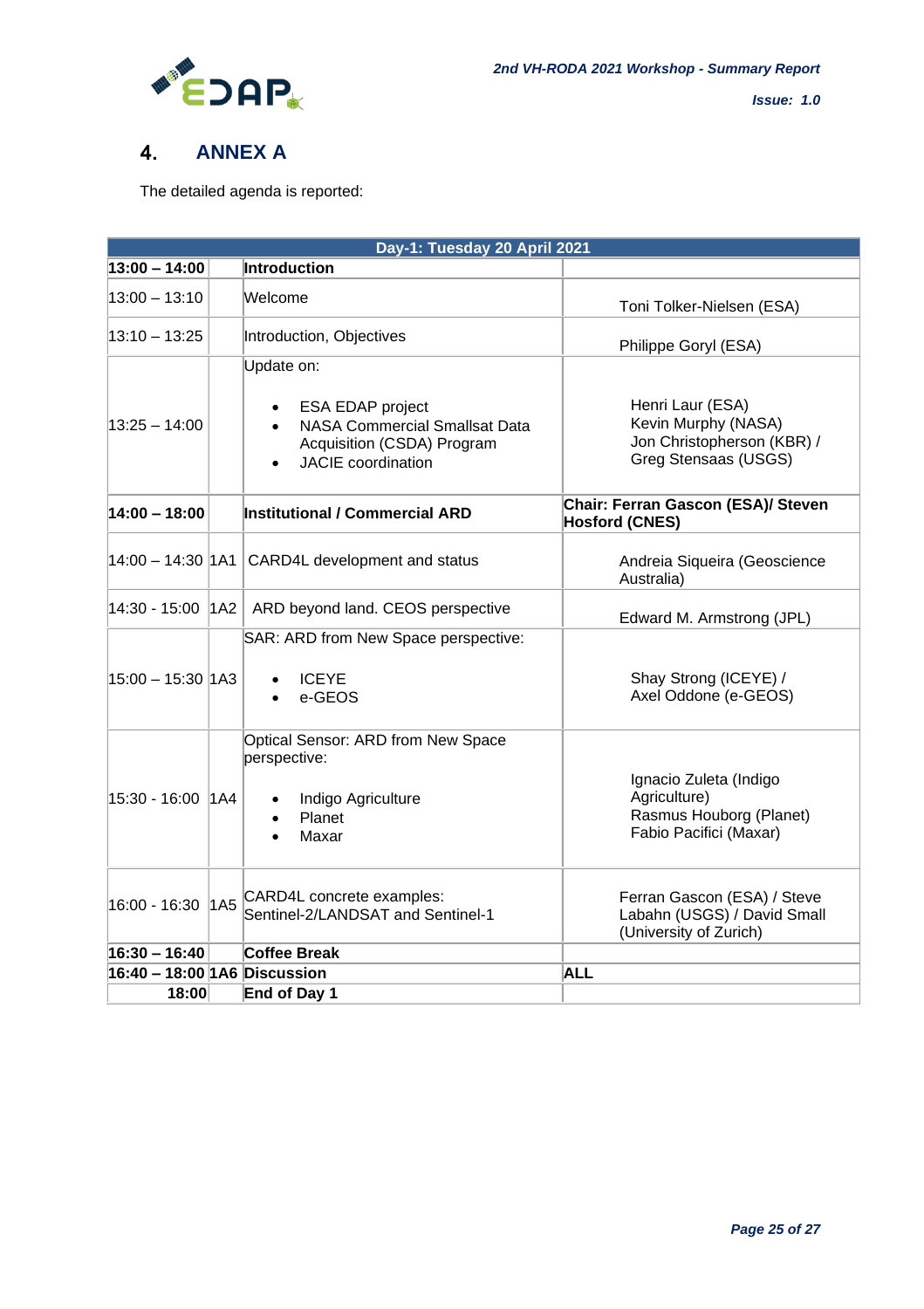

| Day-2: Wednesday 21 April 2021 |     |                                                                                                                     |                                                                                                                                                   |  |  |
|--------------------------------|-----|---------------------------------------------------------------------------------------------------------------------|---------------------------------------------------------------------------------------------------------------------------------------------------|--|--|
| 14:00 - 18:30                  |     | <b>Fiducial Reference Measurements &amp;</b><br><b>Reference Cal/ Val Sites</b>                                     | Chair: Philippe Goryl (ESA) / Joanne<br><b>Nightingale (NPL)</b>                                                                                  |  |  |
| 14:00 - 14:30                  | 1B1 | Fiducial Reference Measurement: concept<br>and example - FRM4VEG and FRM4 SAR                                       | Valentina Boccia (ESA) / Medhavy<br>Thankappan (Geoscience<br>Australia)                                                                          |  |  |
| 14:30 - 14:50                  | 1B2 | Reference Calibration Validation Networks:<br>RadCalNet                                                             | Marc Bouvet (ESA)                                                                                                                                 |  |  |
| 14:50 - 15:10                  | 1B3 | <b>Reference Calibration Validation Networks:</b><br>Hypernet                                                       | Kevin Ruddick (RBINS)                                                                                                                             |  |  |
| 15:10 - 15:30                  | 1B4 | <b>Reference Calibration Validation Networks:</b><br><b>SarCalNet</b>                                               | Bruce Chapman (JPL)                                                                                                                               |  |  |
| 15:30 - 15:50                  | 1B5 | Plan for a European Optical Sensor Cal/Val<br>lsite                                                                 | Valentina Boccia (ESA)                                                                                                                            |  |  |
| 15:50 - 16:00                  |     | <b>Coffee Break</b>                                                                                                 |                                                                                                                                                   |  |  |
| 16:00 - 17:00                  | 1B6 | Commercial interest and needs in Cal/Val<br>services:<br>Planet<br>Maxar<br><b>ICEYE</b><br>Capella Space<br>Airbus | Arin Jumpasut (Planet)<br>Fabio Pacifici (Maxar)<br>Andrea Radius (ICEYE)<br>Davide Castelletti (Capella<br>Space)<br>Laurent Coeurdevey (Airbus) |  |  |
| 17:00 - 17:15                  | 1B7 | <b>FLARE Spatial and Radiometric Capability for</b><br><b>CAL-VAL Sites</b>                                         | Chris Durell (Labsphere)                                                                                                                          |  |  |
| 17:15 - 18:30 1B8 Discussion   |     |                                                                                                                     | <b>ALL</b>                                                                                                                                        |  |  |
| 18:30                          |     | End of Day 2                                                                                                        |                                                                                                                                                   |  |  |

|                   | Day-3: Thursday 22 April 2021                                                                                              |                                                                                              |
|-------------------|----------------------------------------------------------------------------------------------------------------------------|----------------------------------------------------------------------------------------------|
| 14:00 - 18:30     | <b>Quality Harmonisation: Quality Maturity</b><br><b>Matrix &amp; Quality Control Best Practice</b>                        | Chair: Clement Albinet (ESA) / Albrecht<br>von Bargen (DLR)                                  |
| 14:00 - 14:40 1C1 | A tool for quality control harmonisation: Data<br><b>Quality Maturity Matrix</b>                                           | Sam Hunt (NPL) / Jaime Nickeson<br>(NASA)                                                    |
| 14:40 - 15:20     | <b>ESA and NASA Application of Data Quality</b><br>1C2 Maturity Matrix to SAR and Optical New<br>Space mission assessments | Sebastien Saunier (Telespazio-<br>France) / Davide Giudici<br>(ARESYS) / Will McCarty (NASA) |
| 15:20 - 15:50     | Presenting the Copernicus Coordinated data<br>1C3 Quality Control (CQC) Approach for<br><b>Sharpness Assessment</b>        | Luca Cenci (Serco Italia)                                                                    |
| 15:50 - 16:20     | Cooperation and coordination in Cal/Val and<br>1C4 harmonisation activities: Sentinel-2 / Landsat<br>CHIME / SBG           | Valentina Boccia (ESA) /<br>Christopher Crawford (USGS)                                      |
| 16:20 - 16:30     | Coffee Break                                                                                                               |                                                                                              |
|                   | 16:30 - 16:50 1C5 Pléiades Neo: Image quality indicators and<br>products                                                   | Laurent Coeurdevey (Airbus)                                                                  |
|                   | 16:50 - 17:20   1C6   Towards quality certification                                                                        | Ola Grabak (ESA) / Peter<br>Hollidge (HCL)                                                   |